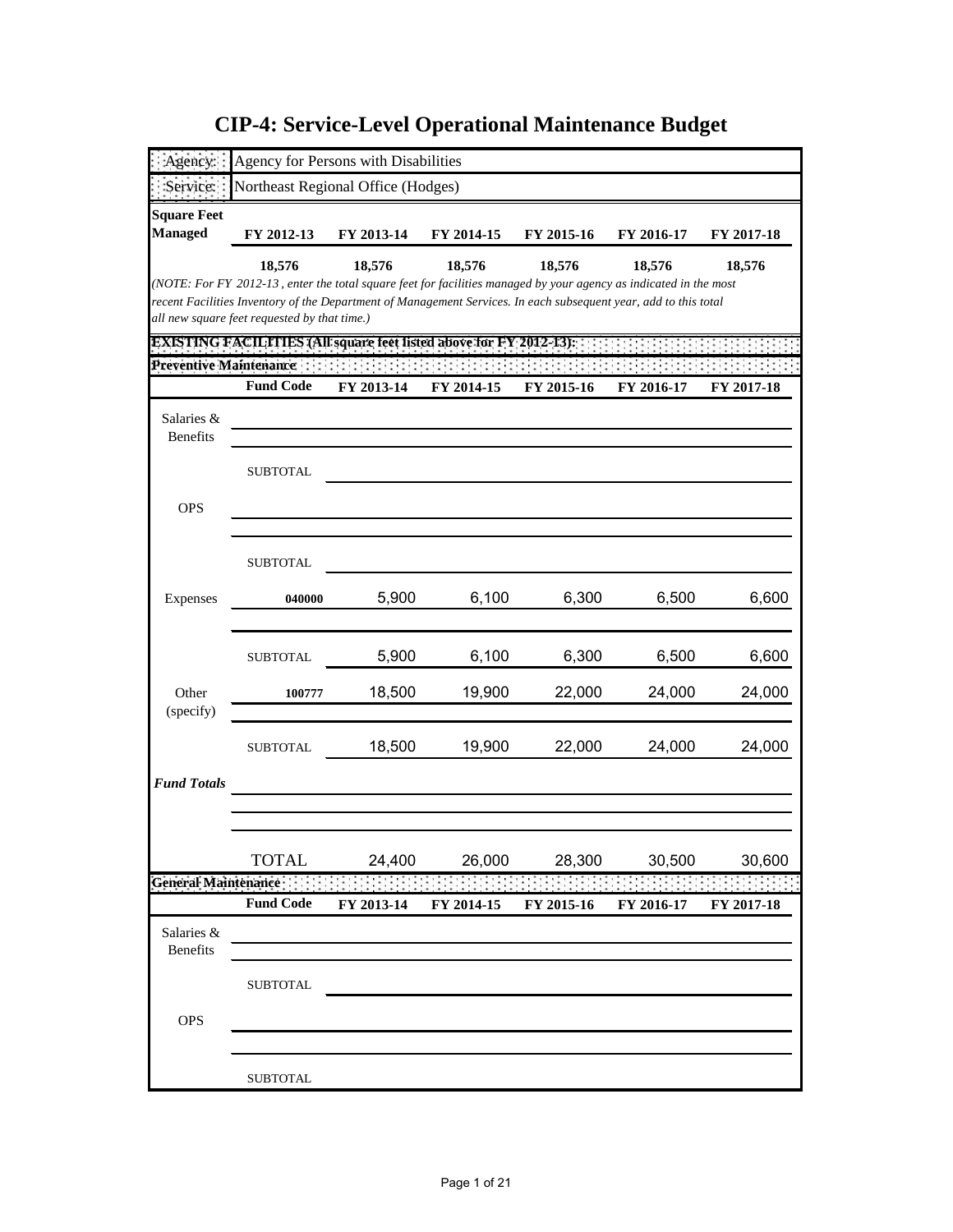| Expenses                      | 040000                                                                    | 7,900      | 8,200      | 8,400      | 8,700      | 9,000      |
|-------------------------------|---------------------------------------------------------------------------|------------|------------|------------|------------|------------|
|                               | <b>SUBTOTAL</b>                                                           | 7,900      | 8,200      | 8,400      | 8,700      | 9,000      |
| Other<br>(specify)            | 100777                                                                    | 26,000     | 27,000     | 28,000     | 29,000     | 31,000     |
|                               | <b>SUBTOTAL</b>                                                           | 26,000     | 27,000     | 28,000     | 29,000     | 31,000     |
| <b>Fund Totals</b>            |                                                                           |            |            |            |            |            |
|                               | <b>TOTAL</b>                                                              | 33,900     | 35,200     | 36,400     | 37,700     | 40,000     |
|                               | Routine Operating Costs                                                   |            |            |            |            |            |
|                               | <b>Fund Code</b>                                                          | FY 2013-14 | FY 2014-15 | FY 2015-16 | FY 2016-17 | FY 2017-18 |
| Salaries &<br><b>Benefits</b> |                                                                           |            |            |            |            |            |
|                               | <b>SUBTOTAL</b>                                                           |            |            |            |            |            |
| <b>OPS</b>                    |                                                                           |            |            |            |            |            |
|                               | <b>SUBTOTAL</b>                                                           |            |            |            |            |            |
| Expenses                      | 040000                                                                    | 30000      | 30000      | 33000      | 34000      | 34000      |
|                               | <b>SUBTOTAL</b>                                                           | 30000      | 30000      | 33000      | 34000      | 34000      |
| Other<br>(specify)            | 100777                                                                    | 17000      | 18000      | 19000      | 20000      | 25000      |
|                               | <b>SUBTOTAL</b>                                                           | 17000      | 18000      | 19000      | 20000      | 25000      |
| <b>Fund Totals</b>            |                                                                           |            |            |            |            |            |
|                               | <b>TOTAL</b>                                                              | 47000      | 48000      | 52000      | 54000      | 59000      |
|                               | NEW FACILITIES (Only those square feet added in FY 2012-2013 and beyond): |            |            |            |            |            |
|                               | Preventive Maintenance                                                    |            |            |            |            |            |
|                               | <b>Fund Code</b>                                                          | FY 2013-14 | FY 2014-15 | FY 2015-16 | FY 2016-17 | FY 2017-18 |
| Salaries &<br>Benefits        |                                                                           |            |            |            |            |            |
|                               | <b>SUBTOTAL</b>                                                           |            |            |            |            |            |

**CIP-4: Service-Level Operational Maintenance Budget**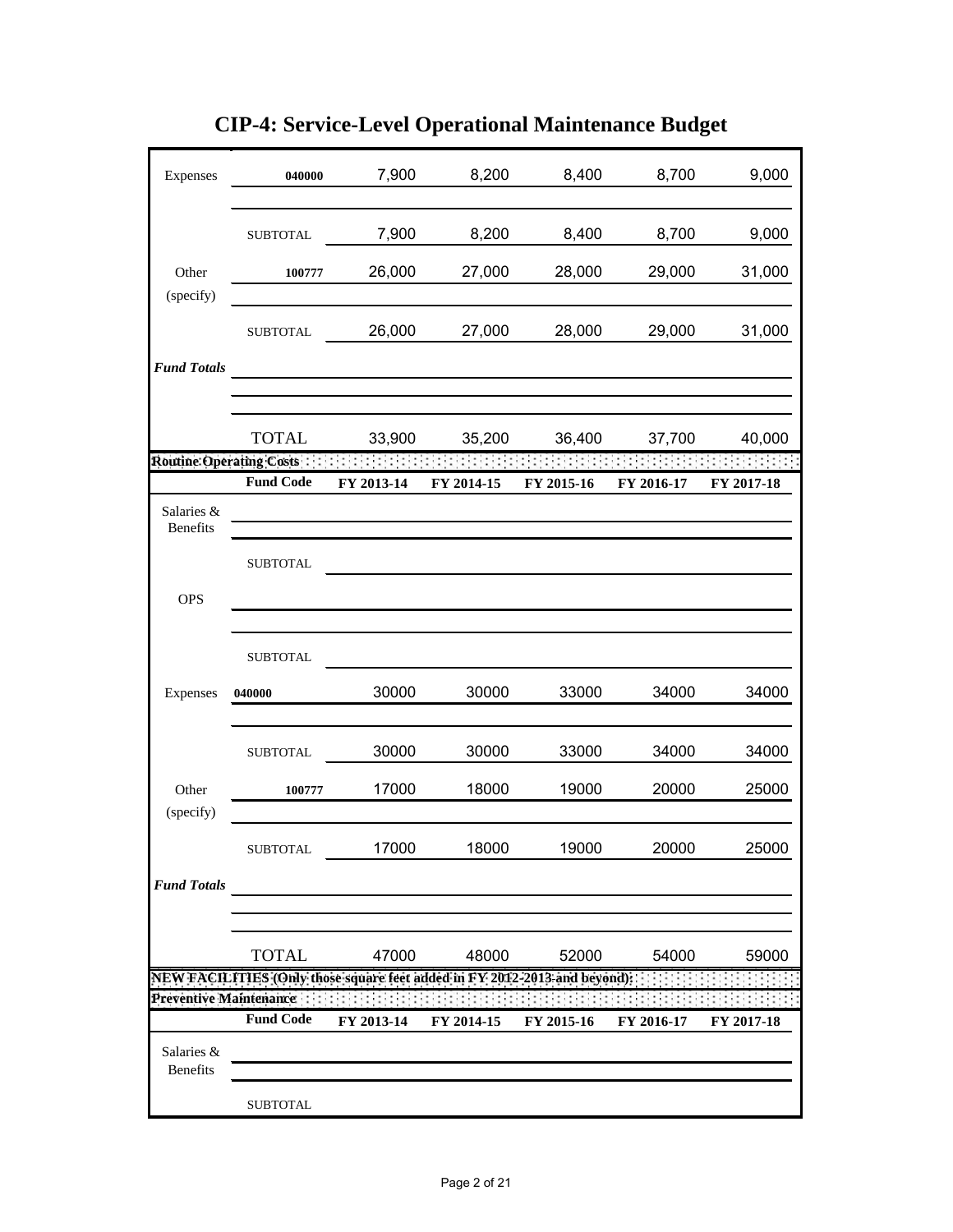| <b>OPS</b>                    |                        |            |            |                                                                                                      |            |                                  |
|-------------------------------|------------------------|------------|------------|------------------------------------------------------------------------------------------------------|------------|----------------------------------|
| Expenses                      | ${\tt SUBTOTAL}$       |            |            |                                                                                                      |            |                                  |
|                               | <b>SUBTOTAL</b>        |            |            |                                                                                                      |            |                                  |
| Other<br>(specify)            | <b>SUBTOTAL</b>        |            |            |                                                                                                      |            |                                  |
| <b>Fund Totals</b>            |                        |            |            |                                                                                                      |            |                                  |
|                               | <b>TOTAL</b>           |            |            |                                                                                                      |            |                                  |
|                               | <b>Fund Code</b>       | FY 2013-14 | FY 2014-15 | General Maintenance and a state of the state of the state of the state of the state of<br>FY 2015-16 | FY 2016-17 | <b>START START</b><br>FY 2017-18 |
| Salaries &<br><b>Benefits</b> |                        |            |            |                                                                                                      |            |                                  |
|                               | <b>SUBTOTAL</b>        |            |            |                                                                                                      |            |                                  |
| <b>OPS</b>                    |                        |            |            |                                                                                                      |            |                                  |
|                               | <b>SUBTOTAL</b>        |            |            |                                                                                                      |            |                                  |
| Expenses                      |                        |            |            |                                                                                                      |            |                                  |
|                               | ${\tt SUBTOTAL}$       |            |            |                                                                                                      |            |                                  |
| Other<br>(specify)            |                        |            |            |                                                                                                      |            |                                  |
| <b>Fund Totals</b>            | ${\tt SUBTOTAL}$       |            |            |                                                                                                      |            |                                  |
|                               |                        |            |            |                                                                                                      |            |                                  |
|                               | $\operatorname{TOTAL}$ |            |            |                                                                                                      |            |                                  |

**CIP-4: Service-Level Operational Maintenance Budget**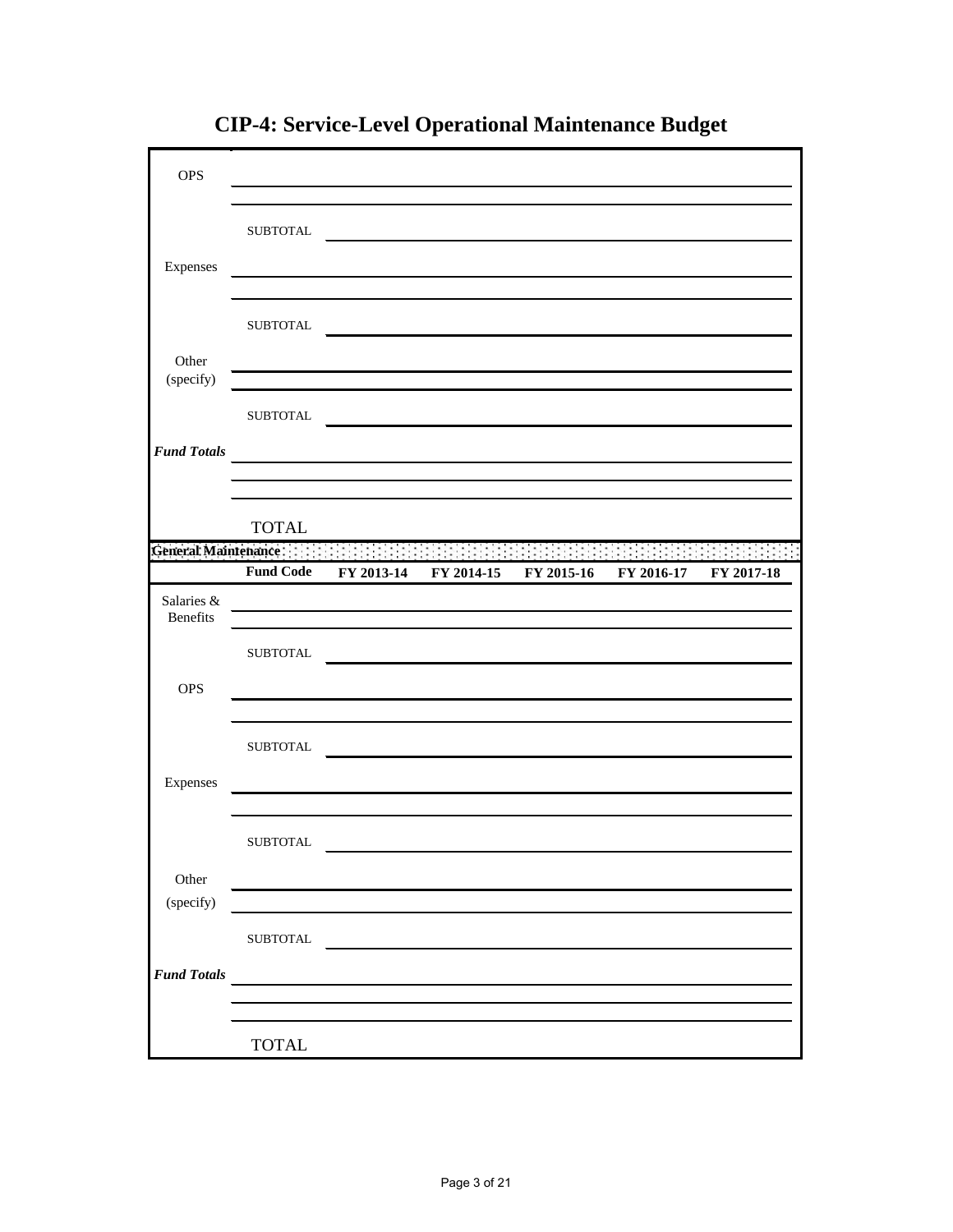|                        | <b>Fund Code</b> | FY 2013-14 | FY 2014-15 | FY 2015-16 | FY 2016-17 | FY 2017-18 |
|------------------------|------------------|------------|------------|------------|------------|------------|
| Salaries &<br>Benefits |                  |            |            |            |            |            |
|                        | <b>SUBTOTAL</b>  |            |            |            |            |            |
| <b>OPS</b>             |                  |            |            |            |            |            |
|                        | <b>SUBTOTAL</b>  |            |            |            |            |            |
| Expenses               |                  |            |            |            |            |            |
|                        | <b>SUBTOTAL</b>  |            |            |            |            |            |
| Other                  |                  |            |            |            |            |            |
| (specify)              |                  |            |            |            |            |            |
|                        | <b>SUBTOTAL</b>  |            |            |            |            |            |
| <b>Fund Totals</b>     |                  |            |            |            |            |            |
|                        |                  |            |            |            |            |            |
|                        | <b>TOTAL</b>     |            |            |            |            |            |

**CIP-4: Service-Level Operational Maintenance Budget**

*Office of Policy and Budget - July 2012*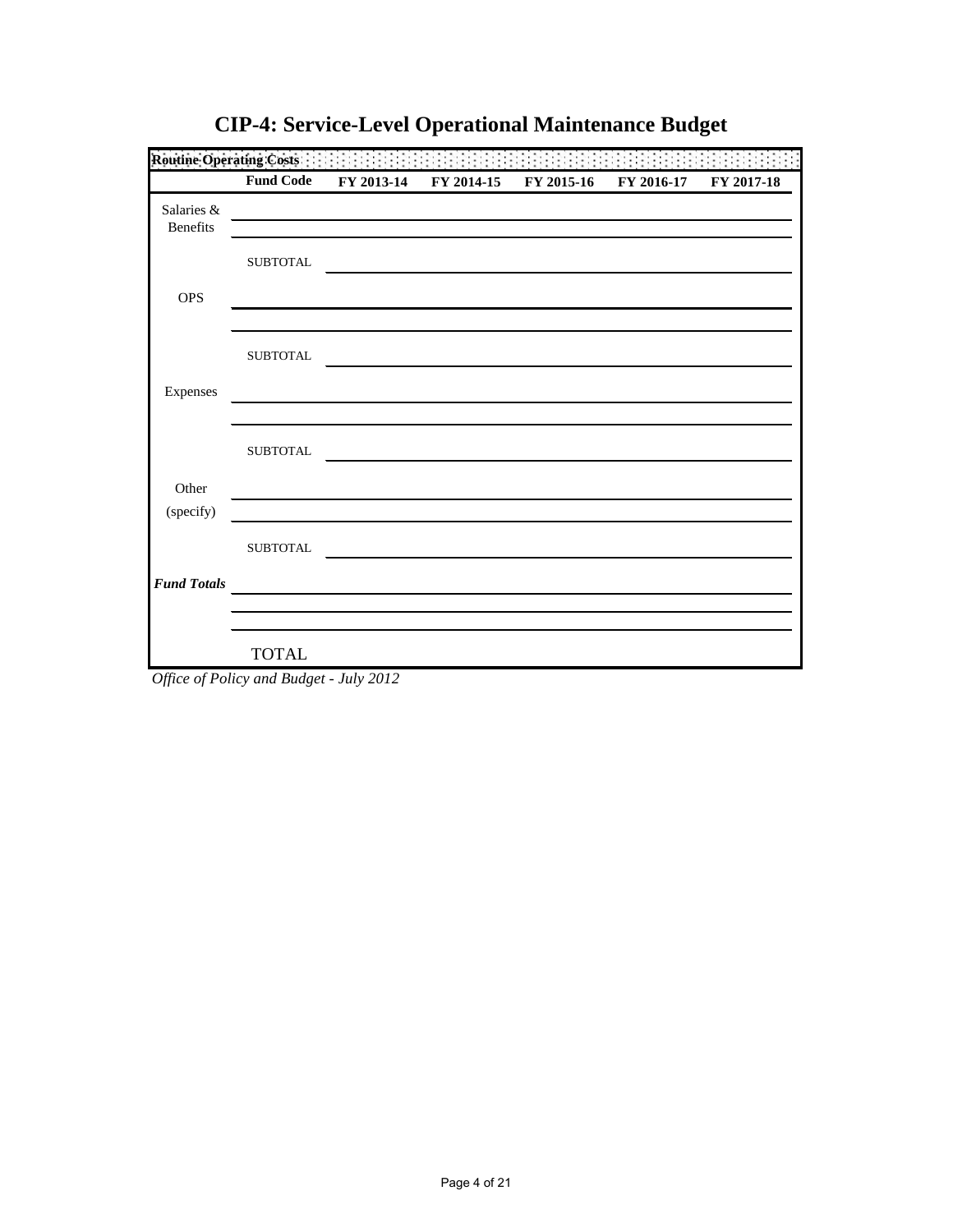| Suncoast Regional Office (St. Pete)<br>Service:<br><b>Managed</b><br>FY 2012-13<br>FY 2013-14<br>FY 2014-15<br>FY 2015-16<br>FY 2016-17<br>FY 2017-18<br>16,980<br>16,980<br>16,980<br>16,980<br>16,980<br>16,980<br>(NOTE: For FY 2012-13, enter the total square feet for facilities managed by your agency as indicated in the most<br>recent Facilities Inventory of the Department of Management Services. In each subsequent year, add to this total<br>all new square feet requested by that time.)<br><b>EXISTING FACILITIES (All square feet listed above for FY 2012-13):</b><br>Preventive Maintenance<br><b>Fund Code</b><br>FY 2013-14<br>FY 2014-15<br>FY 2015-16<br>FY 2016-17<br>FY 2017-18<br>Salaries &<br><b>Benefits</b><br><b>SUBTOTAL</b><br><b>OPS</b><br><b>SUBTOTAL</b><br>1,592<br>1,530<br>1,561<br>1,624<br>Expenses<br>100777<br><b>SUBTOTAL</b><br>Other<br>(specify)<br><b>SUBTOTAL</b><br><b>TOTAL</b><br>General Maintenance:<br><b>Fund Code</b><br>FY 2013-14<br>FY 2014-15<br>FY 2016-17<br>FY 2015-16<br>FY 2017-18<br>Salaries &<br><b>Benefits</b><br><b>SUBTOTAL</b><br><b>OPS</b> | Agency:            |                 | Agency for Persons with Disabilities |  |       |
|----------------------------------------------------------------------------------------------------------------------------------------------------------------------------------------------------------------------------------------------------------------------------------------------------------------------------------------------------------------------------------------------------------------------------------------------------------------------------------------------------------------------------------------------------------------------------------------------------------------------------------------------------------------------------------------------------------------------------------------------------------------------------------------------------------------------------------------------------------------------------------------------------------------------------------------------------------------------------------------------------------------------------------------------------------------------------------------------------------------------------|--------------------|-----------------|--------------------------------------|--|-------|
|                                                                                                                                                                                                                                                                                                                                                                                                                                                                                                                                                                                                                                                                                                                                                                                                                                                                                                                                                                                                                                                                                                                            |                    |                 |                                      |  |       |
|                                                                                                                                                                                                                                                                                                                                                                                                                                                                                                                                                                                                                                                                                                                                                                                                                                                                                                                                                                                                                                                                                                                            | <b>Square Feet</b> |                 |                                      |  |       |
|                                                                                                                                                                                                                                                                                                                                                                                                                                                                                                                                                                                                                                                                                                                                                                                                                                                                                                                                                                                                                                                                                                                            |                    |                 |                                      |  |       |
|                                                                                                                                                                                                                                                                                                                                                                                                                                                                                                                                                                                                                                                                                                                                                                                                                                                                                                                                                                                                                                                                                                                            |                    |                 |                                      |  |       |
|                                                                                                                                                                                                                                                                                                                                                                                                                                                                                                                                                                                                                                                                                                                                                                                                                                                                                                                                                                                                                                                                                                                            |                    |                 |                                      |  |       |
|                                                                                                                                                                                                                                                                                                                                                                                                                                                                                                                                                                                                                                                                                                                                                                                                                                                                                                                                                                                                                                                                                                                            |                    |                 |                                      |  |       |
|                                                                                                                                                                                                                                                                                                                                                                                                                                                                                                                                                                                                                                                                                                                                                                                                                                                                                                                                                                                                                                                                                                                            |                    |                 |                                      |  |       |
|                                                                                                                                                                                                                                                                                                                                                                                                                                                                                                                                                                                                                                                                                                                                                                                                                                                                                                                                                                                                                                                                                                                            |                    |                 |                                      |  |       |
|                                                                                                                                                                                                                                                                                                                                                                                                                                                                                                                                                                                                                                                                                                                                                                                                                                                                                                                                                                                                                                                                                                                            |                    |                 |                                      |  |       |
|                                                                                                                                                                                                                                                                                                                                                                                                                                                                                                                                                                                                                                                                                                                                                                                                                                                                                                                                                                                                                                                                                                                            |                    |                 |                                      |  |       |
|                                                                                                                                                                                                                                                                                                                                                                                                                                                                                                                                                                                                                                                                                                                                                                                                                                                                                                                                                                                                                                                                                                                            |                    |                 |                                      |  |       |
|                                                                                                                                                                                                                                                                                                                                                                                                                                                                                                                                                                                                                                                                                                                                                                                                                                                                                                                                                                                                                                                                                                                            |                    |                 |                                      |  |       |
|                                                                                                                                                                                                                                                                                                                                                                                                                                                                                                                                                                                                                                                                                                                                                                                                                                                                                                                                                                                                                                                                                                                            |                    |                 |                                      |  |       |
|                                                                                                                                                                                                                                                                                                                                                                                                                                                                                                                                                                                                                                                                                                                                                                                                                                                                                                                                                                                                                                                                                                                            |                    |                 |                                      |  |       |
|                                                                                                                                                                                                                                                                                                                                                                                                                                                                                                                                                                                                                                                                                                                                                                                                                                                                                                                                                                                                                                                                                                                            |                    |                 |                                      |  |       |
|                                                                                                                                                                                                                                                                                                                                                                                                                                                                                                                                                                                                                                                                                                                                                                                                                                                                                                                                                                                                                                                                                                                            |                    |                 |                                      |  | 1,656 |
|                                                                                                                                                                                                                                                                                                                                                                                                                                                                                                                                                                                                                                                                                                                                                                                                                                                                                                                                                                                                                                                                                                                            |                    |                 |                                      |  |       |
|                                                                                                                                                                                                                                                                                                                                                                                                                                                                                                                                                                                                                                                                                                                                                                                                                                                                                                                                                                                                                                                                                                                            |                    |                 |                                      |  |       |
|                                                                                                                                                                                                                                                                                                                                                                                                                                                                                                                                                                                                                                                                                                                                                                                                                                                                                                                                                                                                                                                                                                                            |                    |                 |                                      |  |       |
|                                                                                                                                                                                                                                                                                                                                                                                                                                                                                                                                                                                                                                                                                                                                                                                                                                                                                                                                                                                                                                                                                                                            |                    |                 |                                      |  |       |
|                                                                                                                                                                                                                                                                                                                                                                                                                                                                                                                                                                                                                                                                                                                                                                                                                                                                                                                                                                                                                                                                                                                            |                    |                 |                                      |  |       |
|                                                                                                                                                                                                                                                                                                                                                                                                                                                                                                                                                                                                                                                                                                                                                                                                                                                                                                                                                                                                                                                                                                                            |                    |                 |                                      |  |       |
|                                                                                                                                                                                                                                                                                                                                                                                                                                                                                                                                                                                                                                                                                                                                                                                                                                                                                                                                                                                                                                                                                                                            | <b>Fund Totals</b> |                 |                                      |  |       |
|                                                                                                                                                                                                                                                                                                                                                                                                                                                                                                                                                                                                                                                                                                                                                                                                                                                                                                                                                                                                                                                                                                                            |                    |                 |                                      |  |       |
|                                                                                                                                                                                                                                                                                                                                                                                                                                                                                                                                                                                                                                                                                                                                                                                                                                                                                                                                                                                                                                                                                                                            |                    |                 |                                      |  |       |
|                                                                                                                                                                                                                                                                                                                                                                                                                                                                                                                                                                                                                                                                                                                                                                                                                                                                                                                                                                                                                                                                                                                            |                    |                 |                                      |  |       |
|                                                                                                                                                                                                                                                                                                                                                                                                                                                                                                                                                                                                                                                                                                                                                                                                                                                                                                                                                                                                                                                                                                                            |                    |                 |                                      |  |       |
|                                                                                                                                                                                                                                                                                                                                                                                                                                                                                                                                                                                                                                                                                                                                                                                                                                                                                                                                                                                                                                                                                                                            |                    |                 |                                      |  |       |
|                                                                                                                                                                                                                                                                                                                                                                                                                                                                                                                                                                                                                                                                                                                                                                                                                                                                                                                                                                                                                                                                                                                            |                    |                 |                                      |  |       |
|                                                                                                                                                                                                                                                                                                                                                                                                                                                                                                                                                                                                                                                                                                                                                                                                                                                                                                                                                                                                                                                                                                                            |                    |                 |                                      |  |       |
|                                                                                                                                                                                                                                                                                                                                                                                                                                                                                                                                                                                                                                                                                                                                                                                                                                                                                                                                                                                                                                                                                                                            |                    |                 |                                      |  |       |
|                                                                                                                                                                                                                                                                                                                                                                                                                                                                                                                                                                                                                                                                                                                                                                                                                                                                                                                                                                                                                                                                                                                            |                    |                 |                                      |  |       |
|                                                                                                                                                                                                                                                                                                                                                                                                                                                                                                                                                                                                                                                                                                                                                                                                                                                                                                                                                                                                                                                                                                                            |                    | <b>SUBTOTAL</b> |                                      |  |       |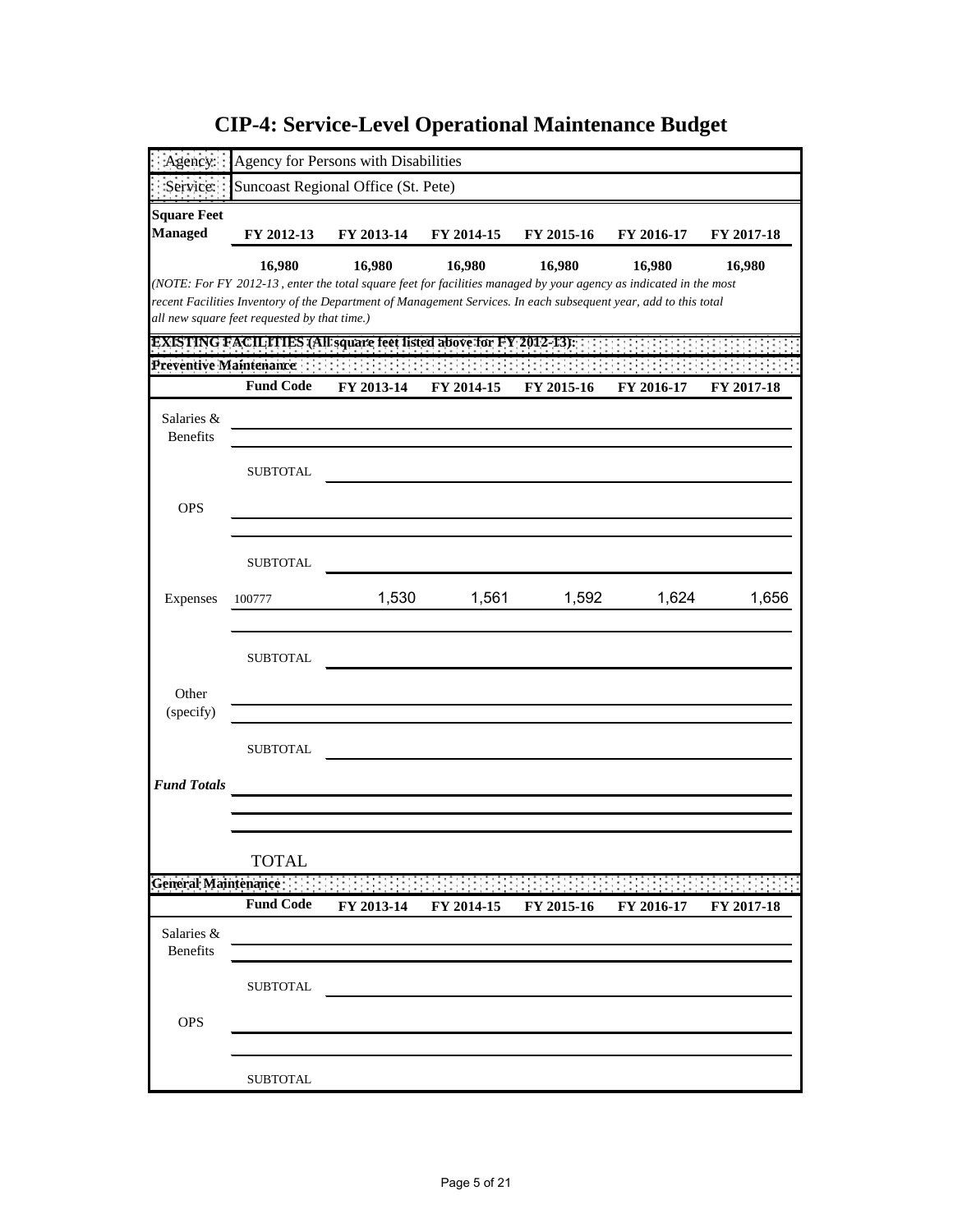| Expenses                      | 040000                                      | 29,687                                                                    | 30,281     | 30,281     | 30,886     | 31,504     |
|-------------------------------|---------------------------------------------|---------------------------------------------------------------------------|------------|------------|------------|------------|
|                               | <b>SUBTOTAL</b>                             |                                                                           |            |            |            |            |
| Other                         |                                             |                                                                           |            |            |            |            |
| (specify)                     | <b>SUBTOTAL</b>                             |                                                                           |            |            |            |            |
| <b>Fund Totals</b>            |                                             |                                                                           |            |            |            |            |
|                               | <b>TOTAL</b>                                |                                                                           |            |            |            |            |
|                               | Routine Operating Costs<br><b>Fund Code</b> | FY 2013-14                                                                | FY 2014-15 | FY 2015-16 | FY 2016-17 | FY 2017-18 |
| Salaries &<br>Benefits        | 010000                                      | 11,737                                                                    | 11,972     | 12,211     | 12,456     | 12,705     |
|                               | <b>SUBTOTAL</b>                             |                                                                           |            |            |            |            |
| <b>OPS</b>                    |                                             |                                                                           |            |            |            |            |
|                               | <b>SUBTOTAL</b>                             |                                                                           |            |            |            |            |
| Expenses                      | 100777                                      | 23,613                                                                    | 24,085     | 24,085     | 24,567     | 25,058     |
|                               | <b>SUBTOTAL</b>                             |                                                                           |            |            |            |            |
| Other<br>(specify)            |                                             |                                                                           |            |            |            |            |
|                               | <b>SUBTOTAL</b>                             |                                                                           |            |            |            |            |
| <b>Fund Totals</b>            |                                             |                                                                           |            |            |            |            |
|                               | <b>TOTAL</b>                                | 66,567                                                                    | 67,898     | 68,169     | 69,533     | 70,923     |
|                               |                                             | NEW FACILITIES (Only those square feet added in FY 2012-2013 and beyond): |            |            |            |            |
| Preventive Maintenance        | <b>Fund Code</b>                            | FY 2013-14                                                                | FY 2014-15 | FY 2015-16 | FY 2016-17 | FY 2017-18 |
| Salaries &<br><b>Benefits</b> |                                             |                                                                           |            |            |            |            |
|                               | <b>SUBTOTAL</b>                             |                                                                           |            |            |            |            |

**CIP-4: Service-Level Operational Maintenance Budget**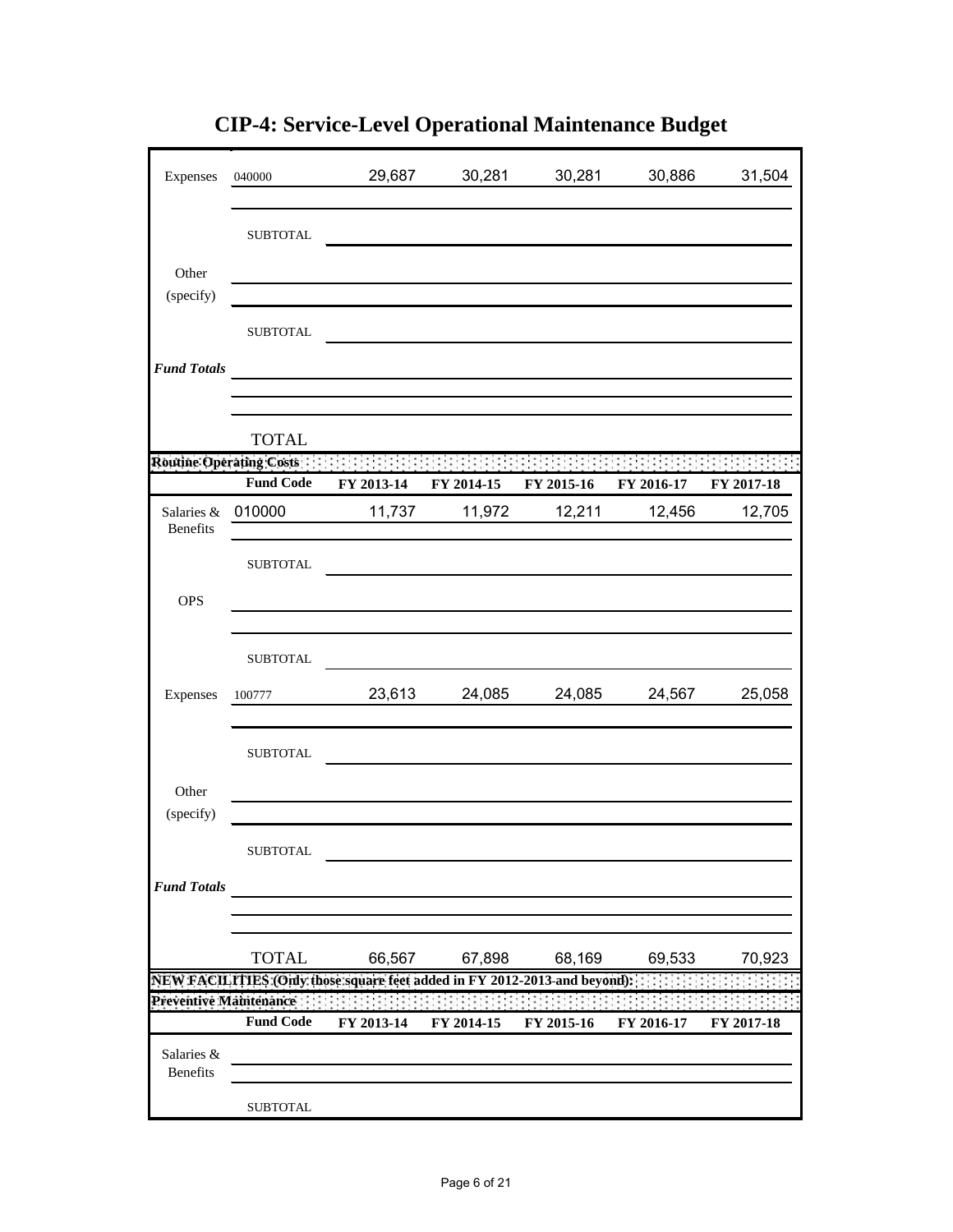| <b>OPS</b>                    |                  |                                                                                                                                                                                                                                               |                                  |            |            |
|-------------------------------|------------------|-----------------------------------------------------------------------------------------------------------------------------------------------------------------------------------------------------------------------------------------------|----------------------------------|------------|------------|
| Expenses                      | <b>SUBTOTAL</b>  | <u> 1989 - Jan Samuel Barbara, margaret eta idazlea (h. 1989).</u>                                                                                                                                                                            |                                  |            |            |
|                               | <b>SUBTOTAL</b>  |                                                                                                                                                                                                                                               |                                  |            |            |
| Other<br>(specify)            |                  |                                                                                                                                                                                                                                               |                                  |            |            |
| <b>Fund Totals</b>            | <b>SUBTOTAL</b>  | <u> 1980 - Jan Samuel Barbara, martin da shekara 1980 - An tsara 1980 - An tsara 1980 - An tsara 1980 - An tsara</u><br><u> 1989 - Johann Harry Harry Harry Harry Harry Harry Harry Harry Harry Harry Harry Harry Harry Harry Harry Harry</u> |                                  |            |            |
|                               | <b>TOTAL</b>     |                                                                                                                                                                                                                                               |                                  |            |            |
| General Maintenance :         |                  |                                                                                                                                                                                                                                               |                                  |            |            |
|                               | <b>Fund Code</b> |                                                                                                                                                                                                                                               | FY 2013-14 FY 2014-15 FY 2015-16 | FY 2016-17 | FY 2017-18 |
| Salaries &<br><b>Benefits</b> |                  | <u> 1989 - Johann Barbara, martxa amerikan personal (h. 1989).</u>                                                                                                                                                                            |                                  |            |            |
|                               | <b>SUBTOTAL</b>  |                                                                                                                                                                                                                                               |                                  |            |            |
| <b>OPS</b>                    |                  |                                                                                                                                                                                                                                               |                                  |            |            |
|                               | <b>SUBTOTAL</b>  |                                                                                                                                                                                                                                               |                                  |            |            |
| Expenses                      |                  |                                                                                                                                                                                                                                               |                                  |            |            |
|                               | SUBTOTAL         |                                                                                                                                                                                                                                               |                                  |            |            |
| Other<br>(specify)            |                  |                                                                                                                                                                                                                                               |                                  |            |            |
|                               | ${\tt SUBTOTAL}$ |                                                                                                                                                                                                                                               |                                  |            |            |
| <b>Fund Totals</b>            |                  |                                                                                                                                                                                                                                               |                                  |            |            |
|                               | <b>TOTAL</b>     |                                                                                                                                                                                                                                               |                                  |            |            |

**CIP-4: Service-Level Operational Maintenance Budget**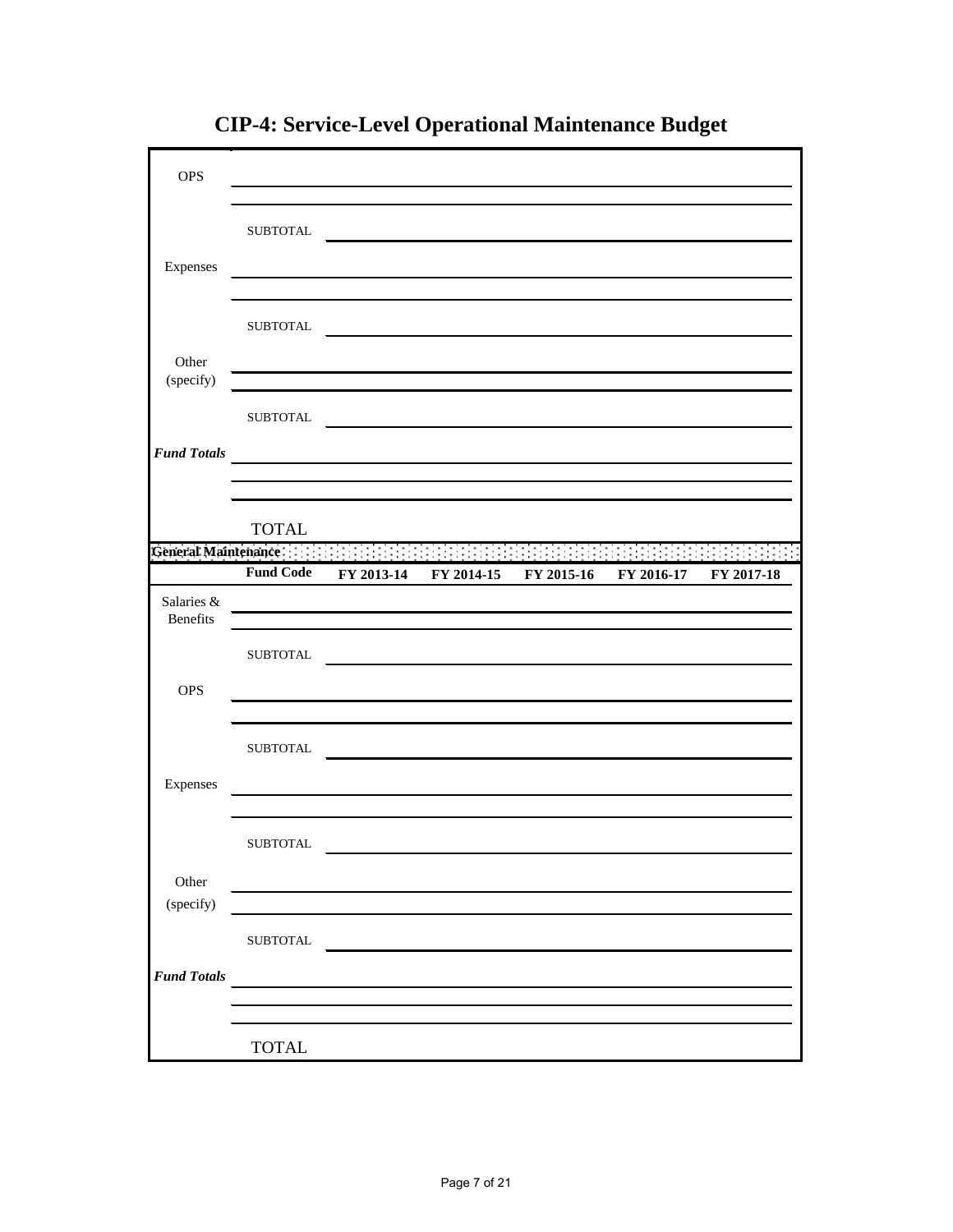|                        | <b>Fund Code</b> | FY 2013-14                                                                                                           | FY 2014-15 | FY 2015-16 | FY 2016-17 | FY 2017-18 |
|------------------------|------------------|----------------------------------------------------------------------------------------------------------------------|------------|------------|------------|------------|
| Salaries &<br>Benefits |                  | <u> 1989 - Johann Barn, mars eta bainar eta industrial eta erromana eta erromana eta erromana eta erromana eta e</u> |            |            |            |            |
|                        | <b>SUBTOTAL</b>  |                                                                                                                      |            |            |            |            |
| <b>OPS</b>             |                  |                                                                                                                      |            |            |            |            |
|                        | <b>SUBTOTAL</b>  |                                                                                                                      |            |            |            |            |
| Expenses               |                  |                                                                                                                      |            |            |            |            |
|                        | <b>SUBTOTAL</b>  |                                                                                                                      |            |            |            |            |
| Other                  |                  |                                                                                                                      |            |            |            |            |
| (specify)              | <b>SUBTOTAL</b>  |                                                                                                                      |            |            |            |            |
| <b>Fund Totals</b>     |                  | and the control of the control of the control of the control of the control of the control of the control of the     |            |            |            |            |
|                        |                  |                                                                                                                      |            |            |            |            |
|                        | <b>TOTAL</b>     |                                                                                                                      |            |            |            |            |

**CIP-4: Service-Level Operational Maintenance Budget**

*Office of Policy and Budget - July 2012*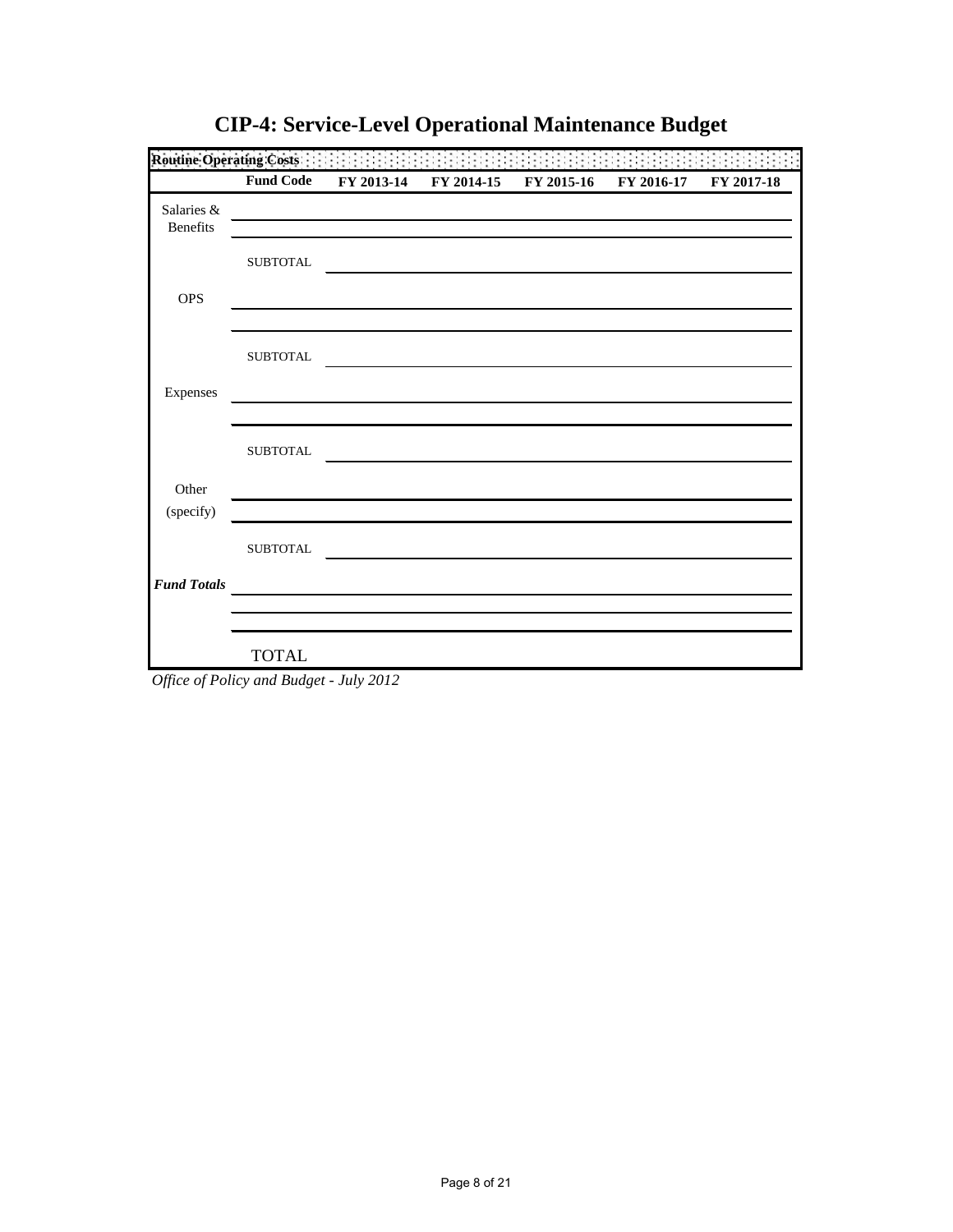| gency:                         |                                                                                                                                                                  | Agency for Persons with Disabilities |            |            |            |            |
|--------------------------------|------------------------------------------------------------------------------------------------------------------------------------------------------------------|--------------------------------------|------------|------------|------------|------------|
| Service:                       | Sunland (Includes Rish Park)                                                                                                                                     |                                      |            |            |            |            |
| <b>Square Feet</b>             |                                                                                                                                                                  |                                      |            |            |            |            |
| <b>Managed</b>                 | FY 2012-13                                                                                                                                                       | FY 2013-14                           | FY 2014-15 | FY 2015-16 | FY 2016-17 | FY 2017-18 |
|                                | 516,601                                                                                                                                                          | 520,096                              | 520,096    | 521,696    | 523,256    | 527,256    |
|                                | (NOTE: For FY 2012-13, enter the total square feet for facilities managed by your agency as indicated in the most                                                |                                      |            |            |            |            |
|                                | recent Facilities Inventory of the Department of Management Services. In each subsequent year, add to this total<br>all new square feet requested by that time.) |                                      |            |            |            |            |
|                                | <b>EXISTING FACILITIES (All square feet listed above for FY 2012-13):</b>                                                                                        |                                      |            |            |            |            |
| <b>Preventive Maintenance:</b> |                                                                                                                                                                  |                                      |            |            |            |            |
|                                | <b>Fund Code</b>                                                                                                                                                 | FY 2013-14                           | FY 2014-15 | FY 2015-16 | FY 2016-17 | FY 2017-18 |
| Salaries &                     | 000328                                                                                                                                                           | 425,220                              | 429,472    | 433,767    | 438,105    | 442,486    |
| <b>Benefits</b>                | 516013                                                                                                                                                           |                                      |            |            |            |            |
|                                | SUBTOTAL                                                                                                                                                         | 425,220                              | 429,472    | 433,767    | 438,105    | 442,486    |
|                                |                                                                                                                                                                  |                                      |            |            |            |            |
| <b>OPS</b>                     |                                                                                                                                                                  |                                      |            |            |            |            |
|                                |                                                                                                                                                                  |                                      |            |            |            |            |
|                                | <b>SUBTOTAL</b>                                                                                                                                                  |                                      |            |            |            |            |
| Expenses                       | 000328                                                                                                                                                           | 82,809                               | 83,637     | 86,607     | 89,672     | 92,832     |
|                                | 516013                                                                                                                                                           | 38,527                               | 38,912     | 39,301     | 39,694     | 40,091     |
|                                | <b>SUBTOTAL</b>                                                                                                                                                  | 121,336                              | 122,549    | 125,909    | 129,366    | 132,924    |
| Other                          | 000328                                                                                                                                                           | 30,327                               | 30,630     | 30,937     | 31,246     | 31,558     |
| (Contracted                    | 516013                                                                                                                                                           | 52,474                               | 52,999     | 53,529     | 54,064     | 54,605     |
| Services &                     |                                                                                                                                                                  |                                      |            |            |            |            |
| OCO)                           | <b>SUBTOTAL</b>                                                                                                                                                  | 82,801                               | 83,629     | 84,465     | 85,310     | 86,163     |
| <b>Fund Totals</b> 000328      |                                                                                                                                                                  | 538,356                              | 543,740    | 551,311    | 559,022    | 566,876    |
|                                | 516013                                                                                                                                                           | 91,001                               | 91,911     | 92,830     | 93,758     | 94,696     |
|                                |                                                                                                                                                                  |                                      |            |            |            |            |
|                                | <b>TOTAL</b>                                                                                                                                                     | 629,357                              | 635,651    | 644,141    | 652,780    | 661,572    |
| General Maintenance            |                                                                                                                                                                  |                                      |            |            |            |            |
|                                | <b>Fund Code</b>                                                                                                                                                 | FY 2013-14                           | FY 2014-15 | FY 2015-16 | FY 2016-17 | FY 2017-18 |
| Salaries &                     | 000328                                                                                                                                                           | 1,105,572                            | 1,116,628  | 1,127,794  | 1,139,072  | 1,150,463  |
| Benefits                       | 516013                                                                                                                                                           |                                      |            |            |            |            |
|                                | <b>SUBTOTAL</b>                                                                                                                                                  | 1,105,572                            | 1,116,628  | 1,127,794  | 1,139,072  | 1,150,463  |
| <b>OPS</b>                     | 000328                                                                                                                                                           | 37                                   | 37         | 38         | 38         | 39         |
|                                | 516013                                                                                                                                                           | 2,380                                | 2,404      | 2,428      | 2,452      | 2,477      |
|                                | <b>SUBTOTAL</b>                                                                                                                                                  | 2,417                                | 2,441      | 2,466      | 2,490      | 2,515      |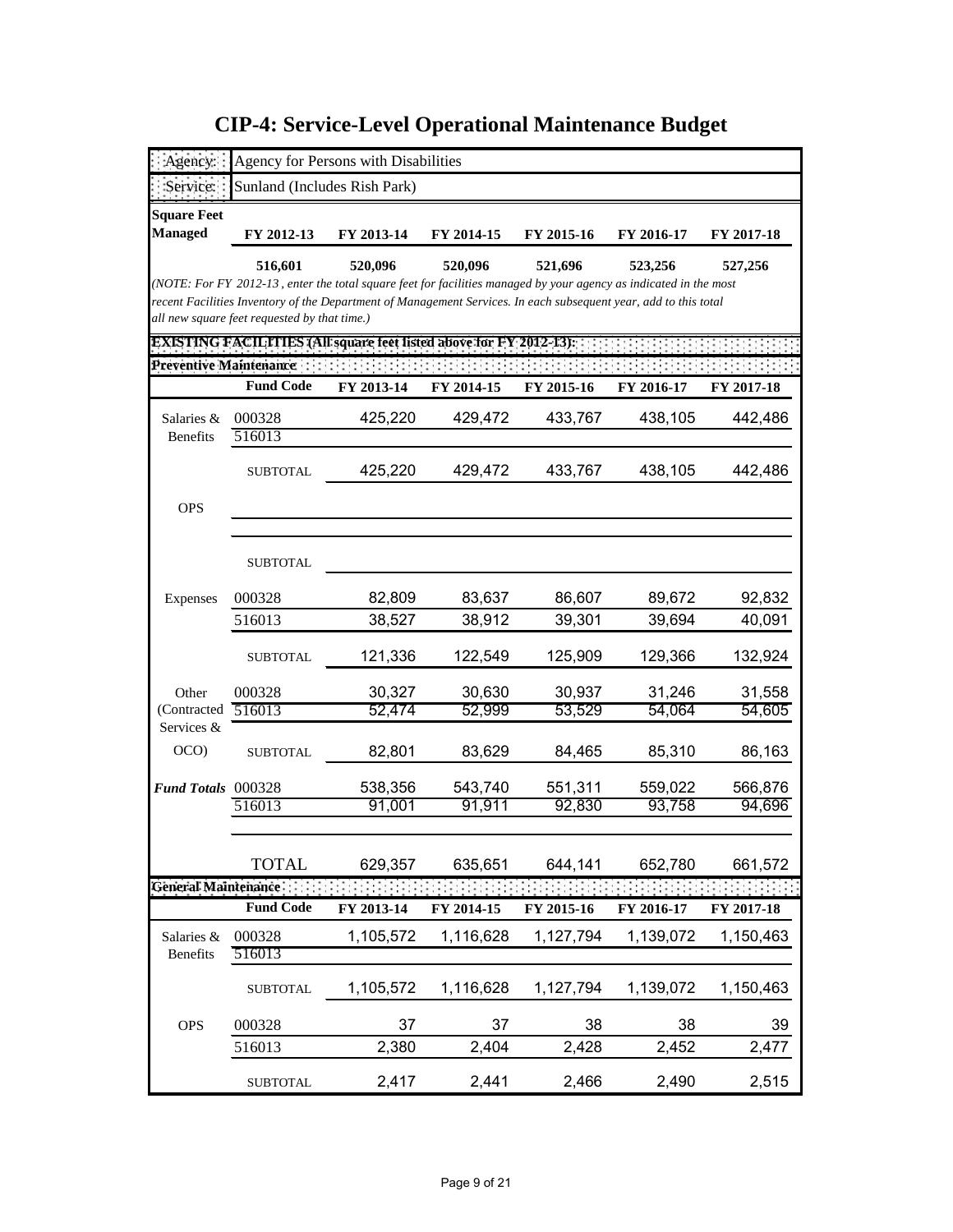| Expenses                 | 000328           | 215,302                                                                   | 217,455    | 225,180    | 233,146    | 241,363    |
|--------------------------|------------------|---------------------------------------------------------------------------|------------|------------|------------|------------|
|                          | 516013           | 100,170                                                                   | 101,172    | 102,183    | 103,205    | 104,237    |
|                          | <b>SUBTOTAL</b>  | 315,472                                                                   | 318,627    | 327,363    | 336,352    | 345,600    |
| Other                    | 000328           | 78,850                                                                    | 79,639     | 80,435     | 81,239     | 82,052     |
| (Contracted 516013       |                  | 136,433                                                                   | 137,797    | 139,175    | 140,567    | 141,973    |
| Services &               |                  |                                                                           |            |            |            |            |
| OCO)                     | <b>SUBTOTAL</b>  | 215,283                                                                   | 217,436    | 219,610    | 221,806    | 224,024    |
| Fund Totals 000328       |                  | 1,399,761                                                                 | 1,413,759  | 1,433,446  | 1,453,496  | 1,473,916  |
|                          | 516013           | 238,983                                                                   | 241,373    | 243,787    | 246,224    | 248,687    |
|                          |                  |                                                                           |            |            |            |            |
|                          | <b>TOTAL</b>     | 1,638,744                                                                 | 1,655,131  | 1,677,233  | 1,699,720  | 1,722,602  |
| Routine: Operating Costs |                  |                                                                           |            |            |            |            |
|                          | <b>Fund Code</b> | FY 2013-14                                                                | FY 2014-15 | FY 2015-16 | FY 2016-17 | FY 2017-18 |
| Salaries &               | 000328           | 170,088                                                                   | 171,789    | 173,507    | 175,242    | 176,994    |
| <b>Benefits</b>          | 516013           |                                                                           |            |            |            |            |
|                          | <b>SUBTOTAL</b>  | 170,088                                                                   | 171,789    | 173,507    | 175,242    | 176,994    |
| <b>OPS</b>               |                  |                                                                           |            |            |            |            |
|                          |                  |                                                                           |            |            |            |            |
|                          | <b>SUBTOTAL</b>  |                                                                           |            |            |            |            |
| Expenses                 | 000328           | 33,123                                                                    | 33,454     | 34,644     | 35,869     | 37,133     |
|                          | 516013           | 15,411                                                                    | 15,565     | 15,721     | 15,878     | 16,037     |
|                          | <b>SUBTOTAL</b>  | 48,534                                                                    | 49,019     | 50,365     | 51,747     | 53,170     |
| Other                    | 000328           | 12,131                                                                    | 12,252     | 12,375     | 12,499     | 12,624     |
| (Contracted 516013)      |                  | 20,990                                                                    | 21,200     | 21,412     | 21,626     | 21,842     |
| Services &<br>OCO        | <b>SUBTOTAL</b>  | 33,121                                                                    | 33,452     | 33,787     | 34,125     | 34,466     |
| Fund Totals 000328       |                  | 215,342                                                                   | 217,495    | 220,525    | 223,610    | 226,751    |
|                          | 516013           | 36,401                                                                    | 36,765     | 37,133     | 37,504     | 37,879     |
|                          |                  |                                                                           |            |            |            |            |
|                          | <b>TOTAL</b>     | 251,743                                                                   | 254,260    | 257,658    | 261,114    | 264,630    |
|                          |                  | NEW FACILITIES (Only those square feet added in FY 2012-2013 and beyond): |            |            |            |            |
| Preventive Maintenance   |                  |                                                                           |            |            |            |            |
|                          | <b>Fund Code</b> | FY 2013-14                                                                | FY 2014-15 | FY 2015-16 | FY 2016-17 | FY 2017-18 |
| Salaries &<br>Benefits   |                  |                                                                           |            |            |            |            |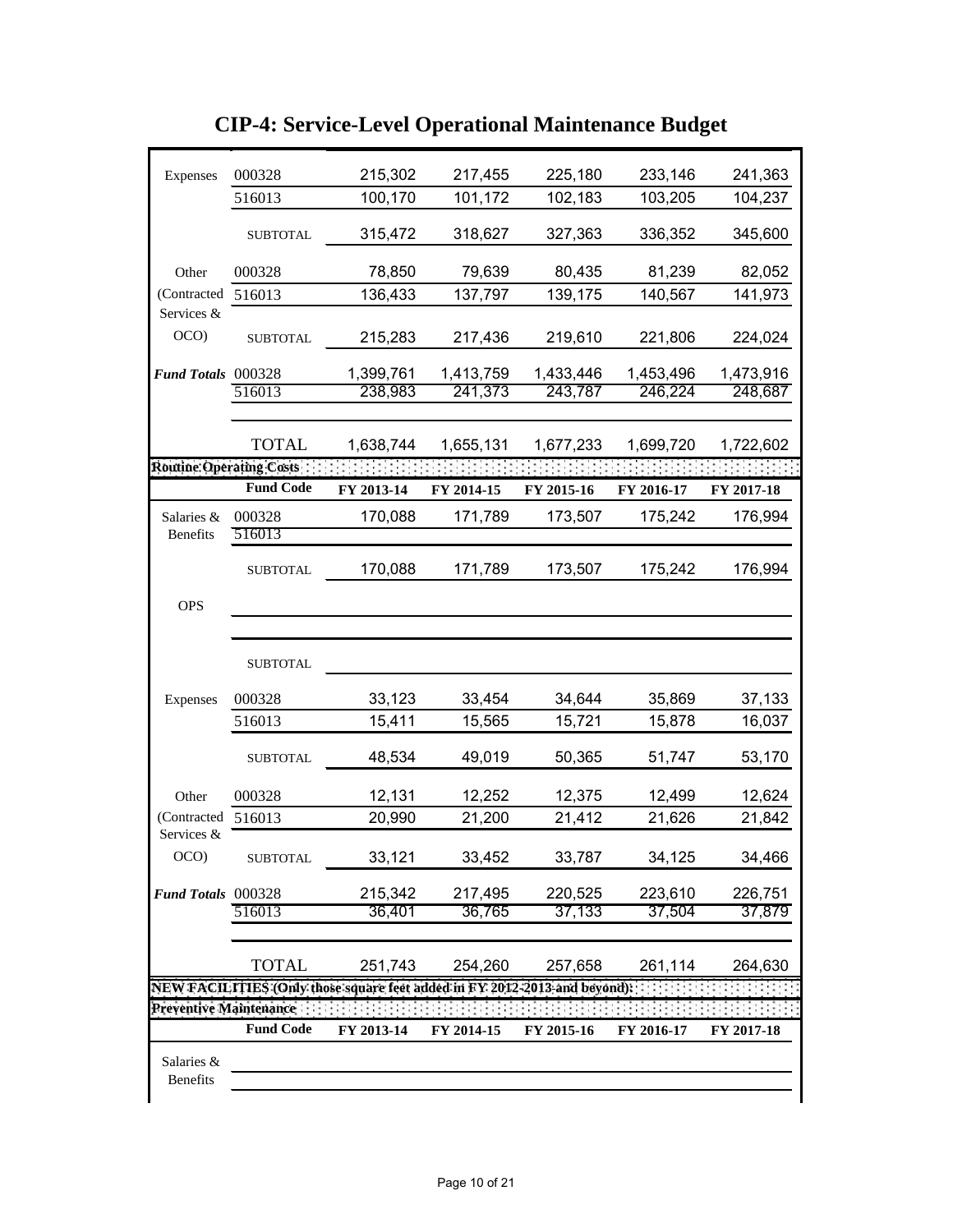SUBTOTAL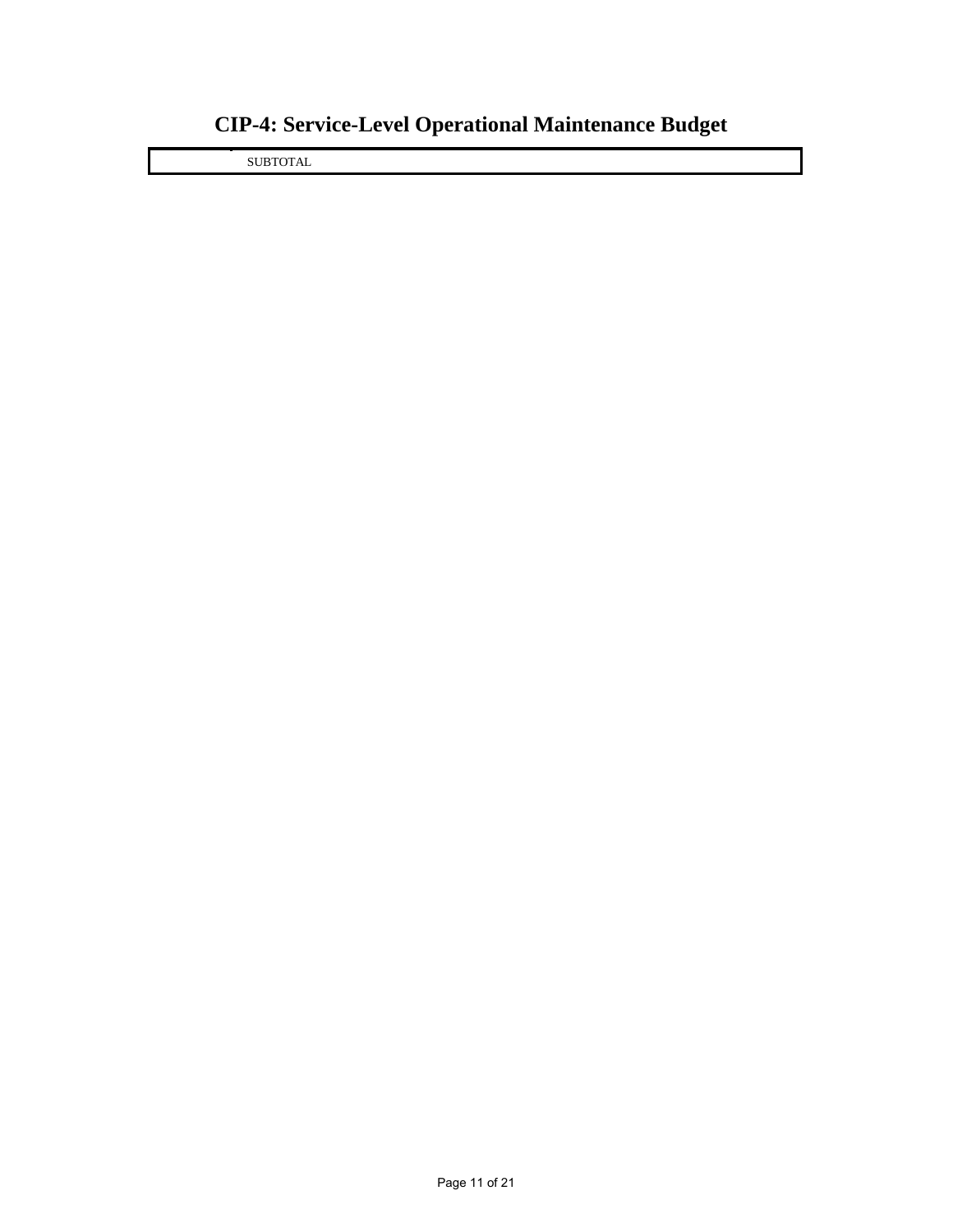| <b>OPS</b>                    |                  |            |            |            |            |            |
|-------------------------------|------------------|------------|------------|------------|------------|------------|
|                               | <b>SUBTOTAL</b>  |            |            |            |            |            |
|                               |                  |            |            |            |            |            |
| Expenses                      | 000328           | 1,656      | 1,673      | 1,732      | 1,793      | 1,857      |
|                               | 516013           | 771        | 778        | 786        | 794        | 802        |
|                               | <b>SUBTOTAL</b>  | 2,427      | 2,451      | 2,518      | 2,587      | 2,658      |
| Other<br>(specify)            |                  |            |            |            |            |            |
|                               | <b>SUBTOTAL</b>  |            |            |            |            |            |
| Fund Totals 000328            |                  | 1,656      | 1,673      | 1,732      | 1,793      | 1,857      |
|                               | 516013           | 771        | 778        | 786        | 794        | 802        |
|                               |                  |            |            |            |            |            |
|                               | <b>TOTAL</b>     | 2,427      | 2,451      | 2,518      | 2,587      | 2,658      |
| General Maintenance           |                  |            |            |            |            |            |
|                               | <b>Fund Code</b> | FY 2013-14 | FY 2014-15 | FY 2015-16 | FY 2016-17 | FY 2017-18 |
| Salaries &<br><b>Benefits</b> |                  |            |            |            |            |            |
|                               | <b>SUBTOTAL</b>  |            |            |            |            |            |
| <b>OPS</b>                    |                  |            |            |            |            |            |
|                               | <b>SUBTOTAL</b>  |            |            |            |            |            |
| Expenses                      | 000328           | 4,306      | 4,349      | 4,504      | 4,663      | 4,827      |
|                               | 516013           | 2,003      | 2,023      | 2,044      | 2,064      | 2,085      |
|                               | <b>SUBTOTAL</b>  | 6,309      | 6,373      | 6,547      | 6,727      | 6,912      |
| Other                         |                  |            |            |            |            |            |
| (specify)                     |                  |            |            |            |            |            |
|                               | <b>SUBTOTAL</b>  |            |            |            |            |            |
| Fund Totals 000328            |                  | 4,306      | 4,349      | 4,504      | 4,663      | 4,827      |
|                               | 516013           | 2,003      | 2,023      | 2,044      | 2,064      | 2,085      |
|                               | <b>TOTAL</b>     | 6,309      | 6,373      | 6,547      | 6,727      | 6,912      |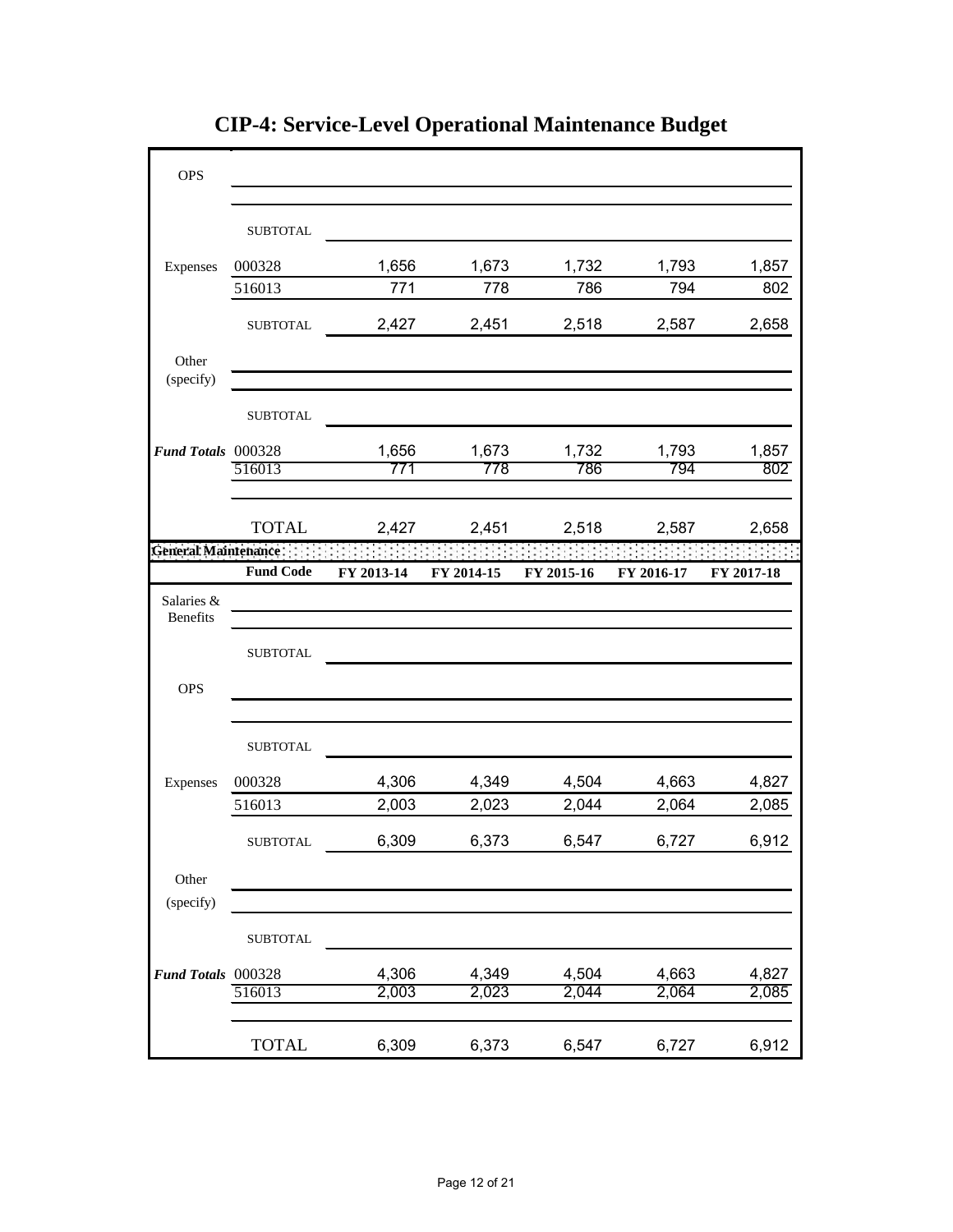|                               | <b>Fund Code</b> | FY 2013-14 | FY 2014-15 | FY 2015-16 | FY 2016-17 | FY 2017-18 |
|-------------------------------|------------------|------------|------------|------------|------------|------------|
| Salaries &<br><b>Benefits</b> |                  |            |            |            |            |            |
|                               | <b>SUBTOTAL</b>  |            |            |            |            |            |
| <b>OPS</b>                    |                  |            |            |            |            |            |
|                               | <b>SUBTOTAL</b>  |            |            |            |            |            |
| Expenses                      | 000328           | 662        | 669        | 693        | 717        | 743        |
|                               | 516013           | 308        | 311        | 314        | 318        | 321        |
|                               | <b>SUBTOTAL</b>  | 971        | 980        | 1,007      | 1,035      | 1,063      |
| Other                         |                  |            |            |            |            |            |
| (specify)                     |                  |            |            |            |            |            |
|                               | <b>SUBTOTAL</b>  |            |            |            |            |            |
| Fund Totals 000328            |                  | 662        | 669        | 693        | 717        | 743        |
|                               | 516013           | 308        | 311        | 314        | 318        | 321        |
|                               | <b>TOTAL</b>     | 971        | 980        | 1,007      | 1,035      | 1,063      |

*Office of Policy and Budget - July 2012*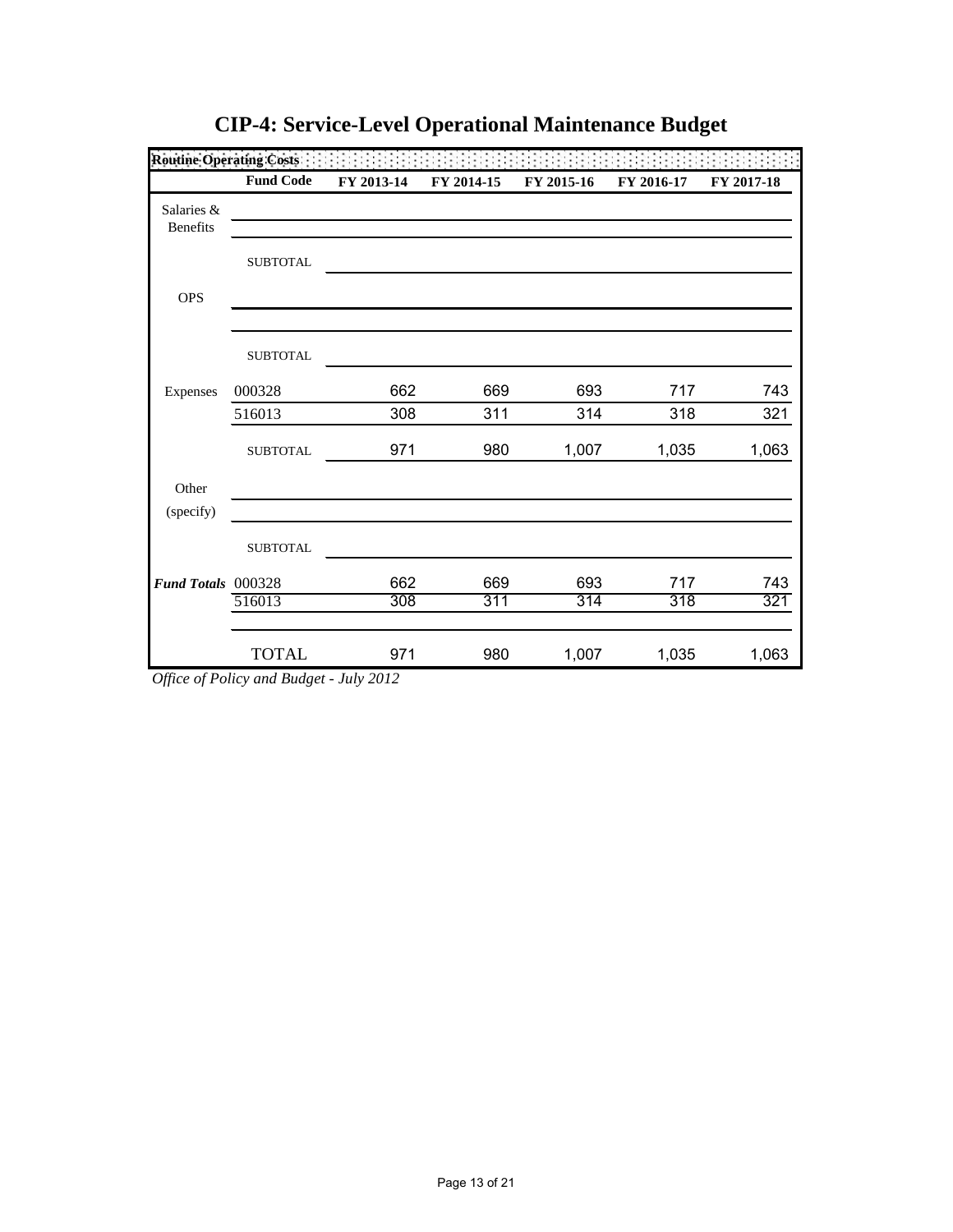| Agency:                       | Agency for Persons with Disabilities                                                                                                                             |            |            |            |            |            |
|-------------------------------|------------------------------------------------------------------------------------------------------------------------------------------------------------------|------------|------------|------------|------------|------------|
| Service:                      | Tacachale                                                                                                                                                        |            |            |            |            |            |
| <b>Square Feet</b>            |                                                                                                                                                                  |            |            |            |            |            |
| <b>Managed</b>                | FY 2012-13                                                                                                                                                       | FY 2013-14 | FY 2014-15 | FY 2015-16 | FY 2016-17 | FY 2017-18 |
|                               | 687,629                                                                                                                                                          | 687,629    | 687,629    | 687,629    | 687,629    | 687,629    |
|                               | (NOTE: For FY 2012-13, enter the total square feet for facilities managed by your agency as indicated in the most                                                |            |            |            |            |            |
|                               | recent Facilities Inventory of the Department of Management Services. In each subsequent year, add to this total<br>all new square feet requested by that time.) |            |            |            |            |            |
|                               | <b>EXISTING FACILITIES (All square feet listed above for FY 2012-13):</b>                                                                                        |            |            |            |            |            |
| Preventive Maintenance:       |                                                                                                                                                                  |            |            |            |            |            |
|                               | <b>Fund Code</b>                                                                                                                                                 | FY 2013-14 | FY 2014-15 | FY 2015-16 | FY 2016-17 | FY 2017-18 |
| Salaries &<br><b>Benefits</b> | 10-1-000328                                                                                                                                                      | 1,453,569  | 1,526,247  | 1,602,560  | 1,682,688  | 1,766,822  |
|                               | <b>SUBTOTAL</b>                                                                                                                                                  | 1,453,569  | 1,526,247  | 1,602,560  | 1,682,688  | 1,766,822  |
| <b>OPS</b>                    | 10-1-000328                                                                                                                                                      | 146,071    | 153,375    | 161,043    | 169,095    | 177,550    |
|                               |                                                                                                                                                                  |            |            |            |            |            |
|                               | <b>SUBTOTAL</b>                                                                                                                                                  | 146,071    | 153,375    | 161,043    | 169,095    | 177,550    |
| Expenses                      | 10-1-000328 $\delta$                                                                                                                                             | 1,977,174  | 2,076,033  | 2,179,834  | 2,288,826  | 2,403,267  |
|                               | 20-2-516013                                                                                                                                                      |            |            |            |            |            |
|                               | <b>SUBTOTAL</b>                                                                                                                                                  | 1,977,174  | 2,076,033  | 2,179,834  | 2,288,826  | 2,403,267  |
| Other                         |                                                                                                                                                                  |            |            |            |            |            |
| (specify)                     |                                                                                                                                                                  |            |            |            |            |            |
|                               | <b>SUBTOTAL</b>                                                                                                                                                  |            |            |            |            |            |
| <b>Fund Totals</b>            |                                                                                                                                                                  |            |            |            |            |            |
|                               |                                                                                                                                                                  |            |            |            |            |            |
|                               | <b>TOTAL</b>                                                                                                                                                     | 3,576,814  | 3,755,654  | 3,943,438  | 4,140,609  | 4,347,640  |
| General Maintenance           |                                                                                                                                                                  |            |            |            |            |            |
|                               | <b>Fund Code</b>                                                                                                                                                 | FY 2013-14 | FY 2014-15 | FY 2015-16 | FY 2016-17 | FY 2017-18 |
| Salaries &<br>Benefits        | 10-1-000328                                                                                                                                                      | 837,650    | 879,533    | 923,509    | 969,685    | 1,018,169  |
|                               |                                                                                                                                                                  |            |            |            |            |            |
|                               | <b>SUBTOTAL</b>                                                                                                                                                  | 837,650    | 879,533    | 923,509    | 969,685    | 1,018,169  |
| <b>OPS</b>                    | 10-1-000328                                                                                                                                                      | 84,176     | 88,385     | 92,804     | 97,444     | 102,316    |
|                               |                                                                                                                                                                  |            | 88,385     |            |            | 102,316    |
|                               | <b>SUBTOTAL</b>                                                                                                                                                  | 84,176     |            | 92,804     | 97,444     |            |

**CIP-4: Service-Level Operational Maintenance Budget**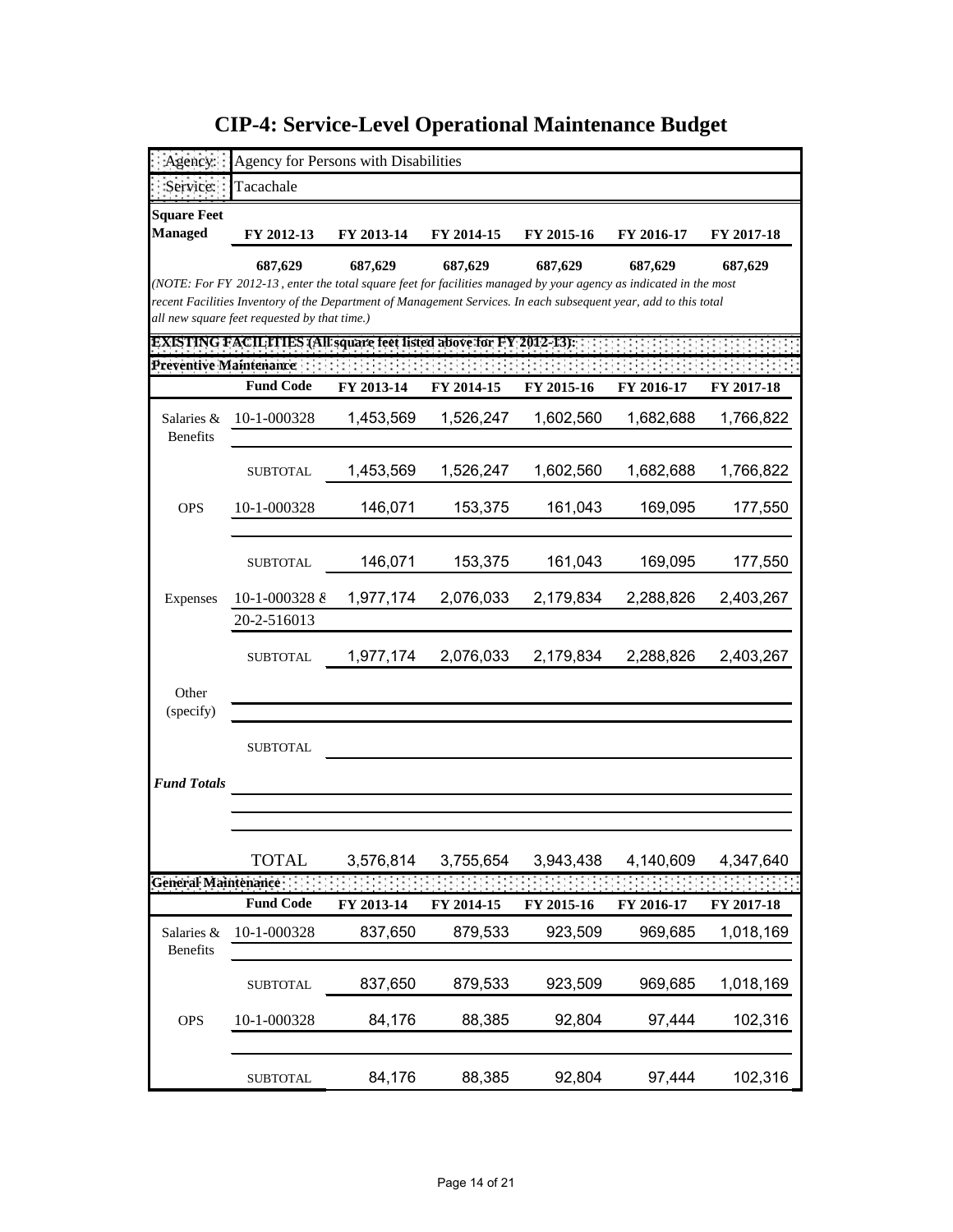| Expenses                      | 10-1-000328 $\delta$<br>20-2-516013                                       | 1,139,388  | 1,196,357  | 1,256,175                   | 1,318,984            | 1,384,933                         |
|-------------------------------|---------------------------------------------------------------------------|------------|------------|-----------------------------|----------------------|-----------------------------------|
|                               | <b>SUBTOTAL</b>                                                           | 1,139,388  | 1,196,357  | 1,256,175                   | 1,318,984            | 1,384,933                         |
| Other                         |                                                                           |            |            |                             |                      |                                   |
| (specify)                     |                                                                           |            |            |                             |                      |                                   |
|                               | ${\tt SUBTOTAL}$                                                          |            |            |                             |                      |                                   |
| <b>Fund Totals</b>            |                                                                           |            |            |                             |                      |                                   |
|                               |                                                                           |            |            |                             |                      |                                   |
|                               | <b>TOTAL</b>                                                              | 2,061,214  | 2,164,275  | 2,272,488                   | 2,386,113            | 2,505,418                         |
|                               | Routine Operating Costs : : : : : : : : :                                 |            |            | $\mathcal{L} = \mathcal{L}$ | statistica di contro | <b>Contract Contract Contract</b> |
|                               | <b>Fund Code</b>                                                          | FY 2013-14 | FY 2014-15 | FY 2015-16                  | FY 2016-17           | FY 2017-18                        |
| Salaries &<br>Benefits        | 10-1-000328                                                               | 171,457    | 180,030    | 189,031                     | 198,483              | 208,407                           |
|                               | <b>SUBTOTAL</b>                                                           | 171,457    | 180,030    | 189,031                     | 198,483              | 208,407                           |
| <b>OPS</b>                    | 10-1-000328                                                               | 17,330     | 18,197     | 19,106                      | 20,062               | 21,065                            |
|                               | <b>SUBTOTAL</b>                                                           | 17,330     | 18,197     | 19,106                      | 20,062               | 21,065                            |
| Expenses                      | 10-1-000328 8                                                             | 234,580    | 246,309    | 258,624                     | 271,556              | 285,133                           |
|                               | 20-2-516013                                                               |            |            |                             |                      |                                   |
|                               | <b>SUBTOTAL</b>                                                           | 234,580    | 246,309    | 258,624                     | 271,556              | 285,133                           |
| Other                         |                                                                           |            |            |                             |                      |                                   |
| (specify)                     |                                                                           |            |            |                             |                      |                                   |
|                               | SUBTOTAL                                                                  |            |            |                             |                      |                                   |
| <b>Fund Totals</b>            |                                                                           |            |            |                             |                      |                                   |
|                               | <b>TOTAL</b>                                                              | 423,367    | 444,535    | 466,762                     | 490,100              | 514,605                           |
|                               | NEW FACILITIES (Only those square feet added in FY 2012-2013 and beyond); |            |            |                             |                      |                                   |
|                               | <b>Preventive Maintenance</b>                                             |            |            |                             |                      |                                   |
|                               | <b>Fund Code</b>                                                          | FY 2013-14 | FY 2014-15 | FY 2015-16                  | FY 2016-17           | FY 2017-18                        |
| Salaries &<br><b>Benefits</b> |                                                                           |            |            |                             |                      |                                   |
|                               | <b>SUBTOTAL</b>                                                           |            |            |                             |                      |                                   |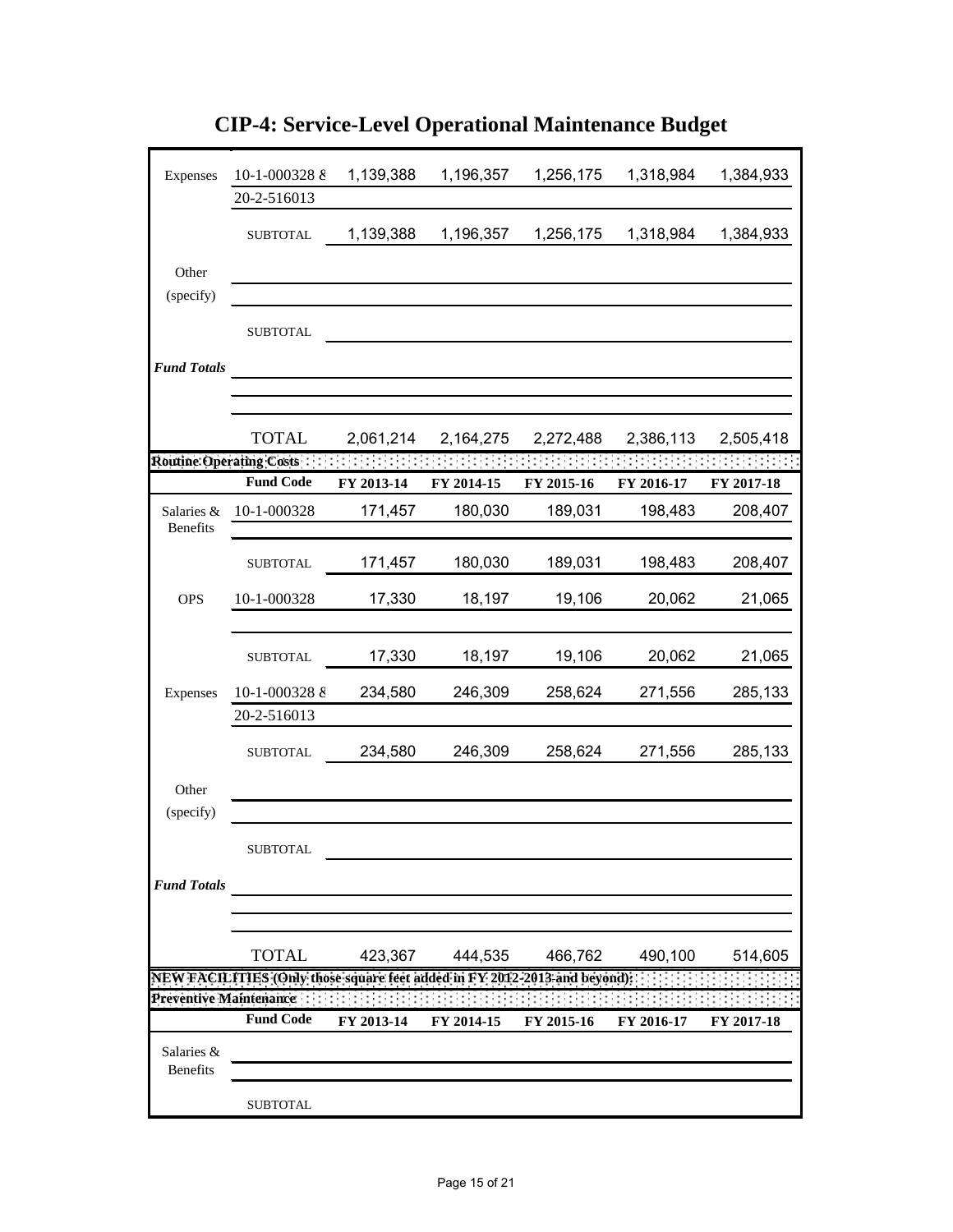| <b>OPS</b>                    |                        |            |            |                                                                                        |            |                    |
|-------------------------------|------------------------|------------|------------|----------------------------------------------------------------------------------------|------------|--------------------|
| Expenses                      | ${\tt SUBTOTAL}$       |            |            |                                                                                        |            |                    |
|                               | <b>SUBTOTAL</b>        |            |            |                                                                                        |            |                    |
| Other<br>(specify)            |                        |            |            |                                                                                        |            |                    |
| <b>Fund Totals</b>            | <b>SUBTOTAL</b>        |            |            |                                                                                        |            |                    |
|                               | <b>TOTAL</b>           |            |            |                                                                                        |            |                    |
|                               |                        |            |            | General Maintenance and a state of the state of the state of the state of the state of |            | <b>START START</b> |
|                               | <b>Fund Code</b>       | FY 2013-14 | FY 2014-15 | FY 2015-16                                                                             | FY 2016-17 | FY 2017-18         |
| Salaries &<br><b>Benefits</b> |                        |            |            |                                                                                        |            |                    |
|                               | <b>SUBTOTAL</b>        |            |            |                                                                                        |            |                    |
| <b>OPS</b>                    |                        |            |            |                                                                                        |            |                    |
| Expenses                      | <b>SUBTOTAL</b>        |            |            |                                                                                        |            |                    |
|                               |                        |            |            |                                                                                        |            |                    |
|                               | ${\tt SUBTOTAL}$       |            |            |                                                                                        |            |                    |
| Other<br>(specify)            |                        |            |            |                                                                                        |            |                    |
|                               | ${\tt SUBTOTAL}$       |            |            |                                                                                        |            |                    |
| <b>Fund Totals</b>            |                        |            |            |                                                                                        |            |                    |
|                               | $\operatorname{TOTAL}$ |            |            |                                                                                        |            |                    |

**CIP-4: Service-Level Operational Maintenance Budget**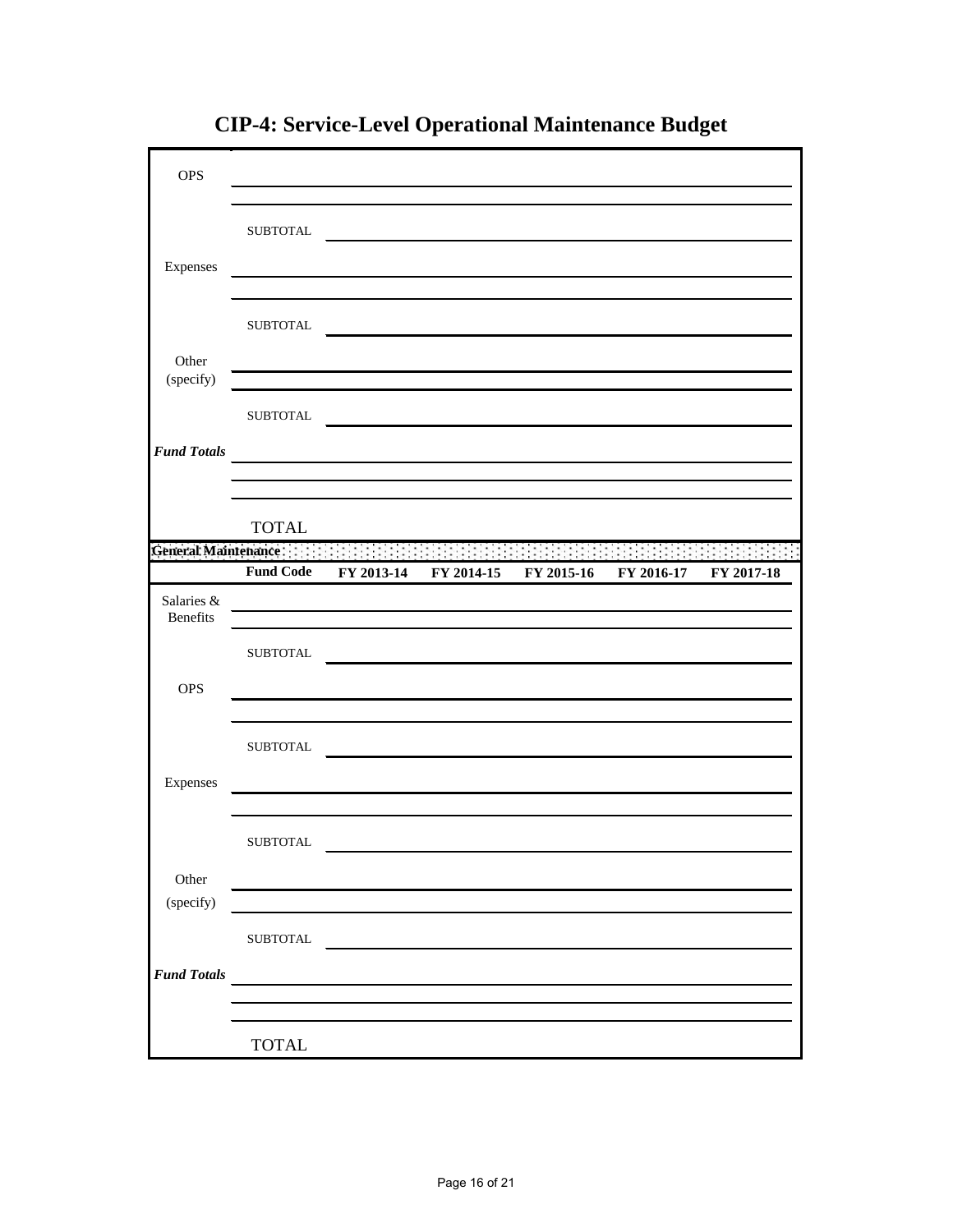|                        | <b>Fund Code</b> | FY 2013-14 | FY 2014-15 | FY 2015-16 | FY 2016-17 | FY 2017-18 |
|------------------------|------------------|------------|------------|------------|------------|------------|
| Salaries &<br>Benefits |                  |            |            |            |            |            |
|                        | <b>SUBTOTAL</b>  |            |            |            |            |            |
| <b>OPS</b>             |                  |            |            |            |            |            |
|                        | <b>SUBTOTAL</b>  |            |            |            |            |            |
| Expenses               |                  |            |            |            |            |            |
|                        | <b>SUBTOTAL</b>  |            |            |            |            |            |
| Other                  |                  |            |            |            |            |            |
| (specify)              |                  |            |            |            |            |            |
|                        | <b>SUBTOTAL</b>  |            |            |            |            |            |
| <b>Fund Totals</b>     |                  |            |            |            |            |            |
|                        |                  |            |            |            |            |            |
|                        | <b>TOTAL</b>     |            |            |            |            |            |

**CIP-4: Service-Level Operational Maintenance Budget**

*Office of Policy and Budget - July 2012*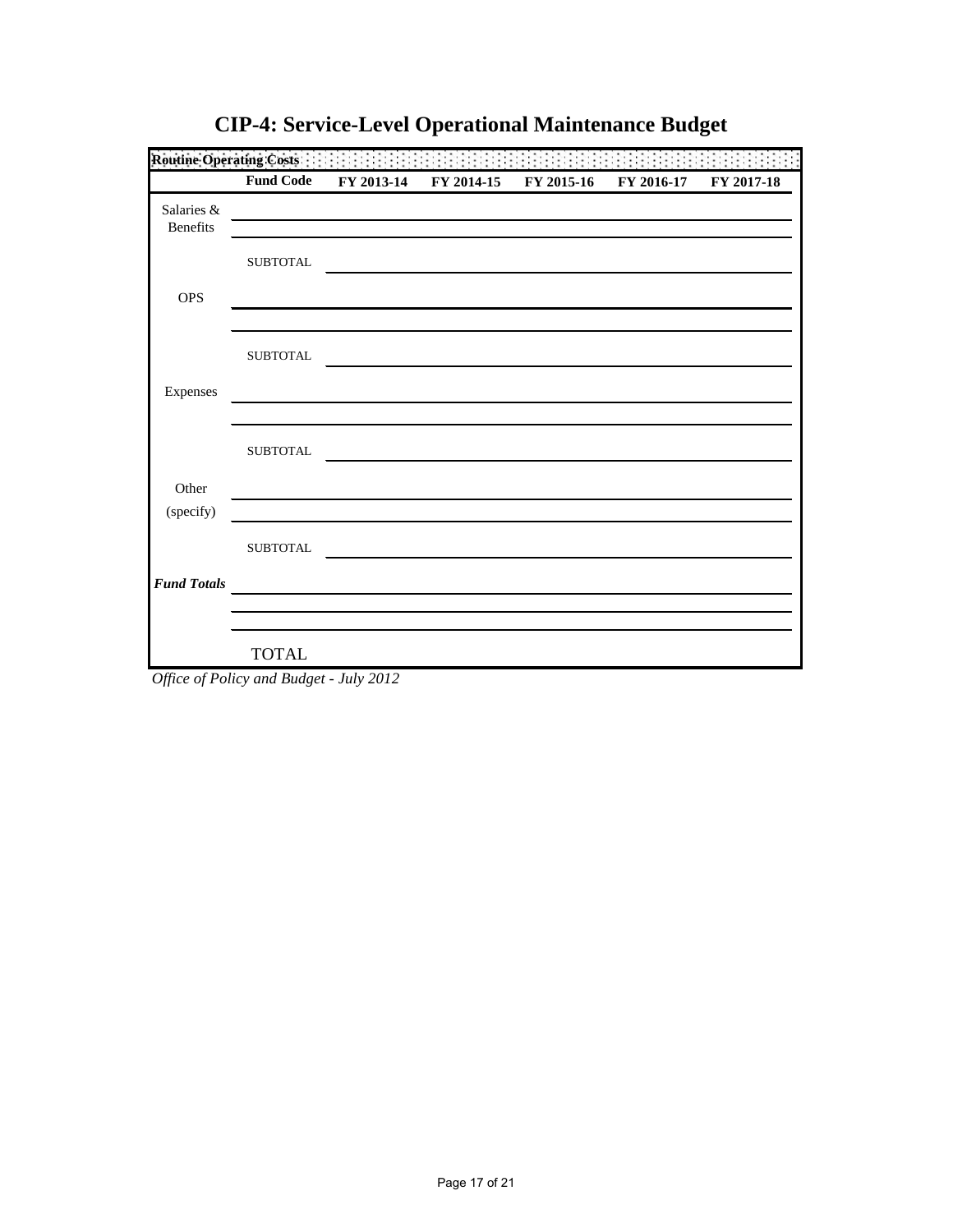|                                      |                                              | Agency for Persons with Disabilities                                                                                       |            |            |            |            |
|--------------------------------------|----------------------------------------------|----------------------------------------------------------------------------------------------------------------------------|------------|------------|------------|------------|
| Service:                             | <b>Hawkins Park</b>                          |                                                                                                                            |            |            |            |            |
|                                      |                                              |                                                                                                                            |            |            |            |            |
| <b>Square Feet</b><br><b>Managed</b> | FY 2012-13                                   | FY 2013-14                                                                                                                 | FY 2014-15 | FY 2015-16 | FY 2016-17 | FY 2017-18 |
|                                      |                                              |                                                                                                                            |            |            |            |            |
|                                      | 3,600                                        | 3,600<br>(NOTE: For FY 2012-13, enter the total square feet for facilities managed by your agency as indicated in the most | 3,600      | 3,600      | 3,600      | 3,600      |
|                                      |                                              | recent Facilities Inventory of the Department of Management Services. In each subsequent year, add to this total           |            |            |            |            |
|                                      | all new square feet requested by that time.) |                                                                                                                            |            |            |            |            |
|                                      |                                              | <b>EXISTING FACILITIES (All square feet listed above for FY 2012-13):</b>                                                  |            |            |            |            |
| Preventive Maintenance               |                                              |                                                                                                                            |            |            |            |            |
|                                      | <b>Fund Code</b>                             | FY 2013-14                                                                                                                 | FY 2014-15 | FY 2015-16 | FY 2016-17 | FY 2017-18 |
| Salaries &                           |                                              |                                                                                                                            |            |            |            |            |
| <b>Benefits</b>                      |                                              |                                                                                                                            |            |            |            |            |
|                                      | SUBTOTAL                                     |                                                                                                                            |            |            |            |            |
|                                      |                                              |                                                                                                                            |            |            |            |            |
| <b>OPS</b>                           |                                              |                                                                                                                            |            |            |            |            |
|                                      |                                              |                                                                                                                            |            |            |            |            |
|                                      | SUBTOTAL                                     |                                                                                                                            |            |            |            |            |
| Expenses                             |                                              |                                                                                                                            |            |            |            |            |
|                                      |                                              |                                                                                                                            |            |            |            |            |
|                                      |                                              |                                                                                                                            |            |            |            |            |
|                                      | <b>SUBTOTAL</b>                              |                                                                                                                            |            |            |            |            |
| Other                                |                                              |                                                                                                                            |            |            |            |            |
| (specify)                            |                                              |                                                                                                                            |            |            |            |            |
|                                      | <b>SUBTOTAL</b>                              |                                                                                                                            |            |            |            |            |
|                                      |                                              |                                                                                                                            |            |            |            |            |
| <b>Fund Totals</b>                   |                                              |                                                                                                                            |            |            |            |            |
|                                      |                                              |                                                                                                                            |            |            |            |            |
|                                      |                                              |                                                                                                                            |            |            |            |            |
|                                      | <b>TOTAL</b>                                 |                                                                                                                            |            |            |            |            |
| <b>General Maintenance:</b>          |                                              |                                                                                                                            |            |            |            |            |
|                                      | <b>Fund Code</b>                             | FY 2013-14                                                                                                                 | FY 2014-15 | FY 2015-16 | FY 2016-17 | FY 2017-18 |
| Salaries &                           |                                              |                                                                                                                            |            |            |            |            |
| <b>Benefits</b>                      |                                              |                                                                                                                            |            |            |            |            |
|                                      | <b>SUBTOTAL</b>                              |                                                                                                                            |            |            |            |            |
| <b>OPS</b>                           |                                              |                                                                                                                            |            |            |            |            |
|                                      |                                              |                                                                                                                            |            |            |            |            |
|                                      |                                              |                                                                                                                            |            |            |            |            |
|                                      | <b>SUBTOTAL</b>                              |                                                                                                                            |            |            |            |            |

**CIP-4: Service-Level Operational Maintenance Budget**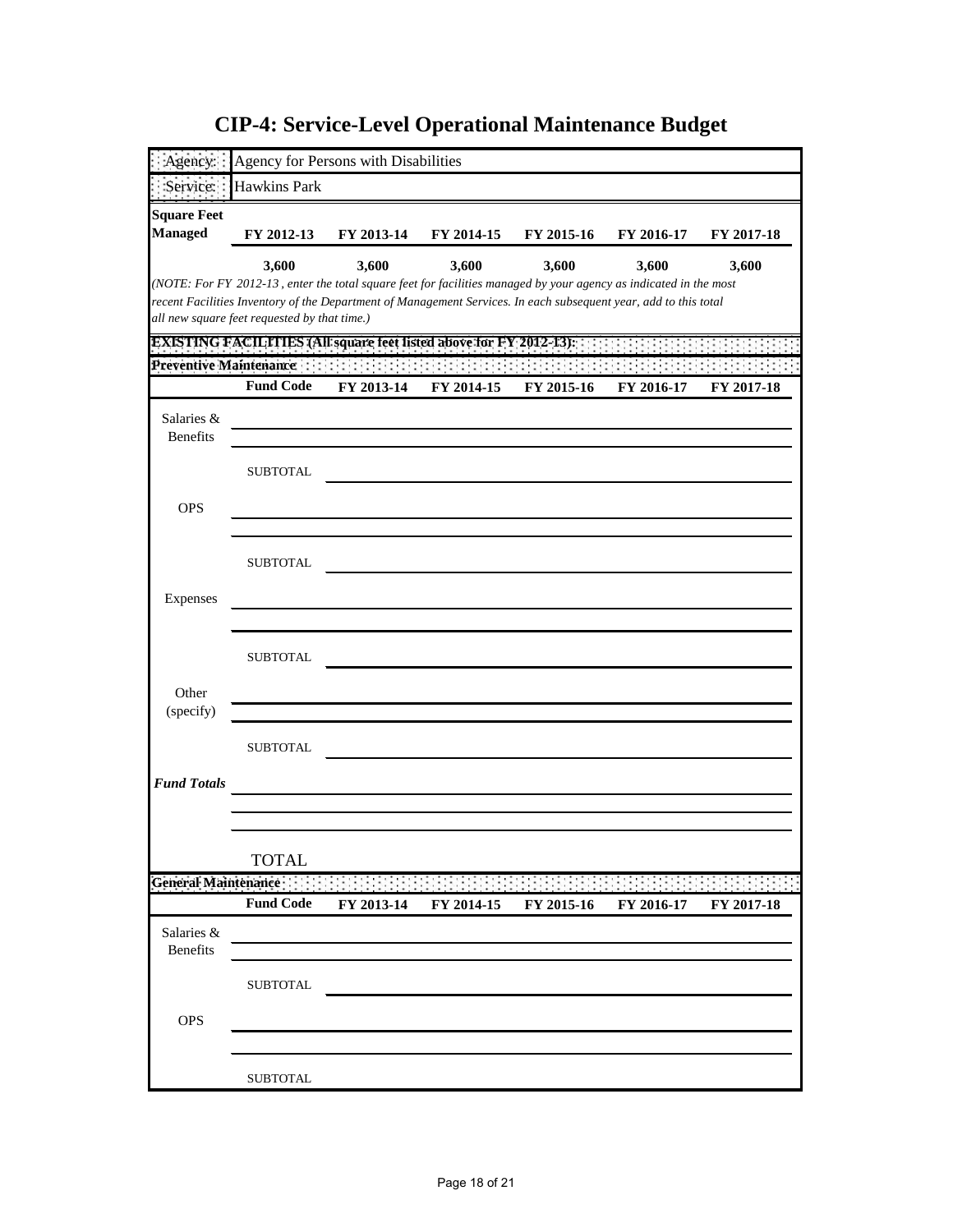| Expenses                      |                                                                           |              |            |            |            |            |
|-------------------------------|---------------------------------------------------------------------------|--------------|------------|------------|------------|------------|
|                               |                                                                           |              |            |            |            |            |
|                               | <b>SUBTOTAL</b>                                                           |              |            |            |            |            |
| Other                         | 100777                                                                    | 2,000        | 2,500      | 3,000      | 3,500      | 4,000      |
| (specify)                     | <b>Contractual Services</b>                                               |              |            |            |            |            |
|                               | <b>SUBTOTAL</b>                                                           | 2,000        | 2,500      | 3,000      | 3,500      | 4,000      |
| <b>Fund Totals</b>            |                                                                           |              |            |            |            |            |
|                               |                                                                           |              |            |            |            |            |
|                               |                                                                           |              |            |            |            |            |
|                               | <b>TOTAL</b>                                                              | 2,000        | 2,500      | 3,000      | 3,500      | 4,000      |
|                               | Routine Operating Costs                                                   | $\mathbf{1}$ |            |            |            |            |
|                               | <b>Fund Code</b>                                                          | FY 2013-14   | FY 2014-15 | FY 2015-16 | FY 2016-17 | FY 2017-18 |
| Salaries &<br><b>Benefits</b> |                                                                           |              |            |            |            |            |
|                               | <b>SUBTOTAL</b>                                                           |              |            |            |            |            |
|                               |                                                                           |              |            |            |            |            |
| <b>OPS</b>                    |                                                                           |              |            |            |            |            |
|                               | <b>SUBTOTAL</b>                                                           |              |            |            |            |            |
| Expenses                      |                                                                           |              |            |            |            |            |
|                               |                                                                           |              |            |            |            |            |
|                               |                                                                           |              |            |            |            |            |
|                               | <b>SUBTOTAL</b>                                                           |              |            |            |            |            |
| Other                         | 100777                                                                    | 16,000       | 17,000     | 18,000     | 19,000     | 20,000     |
| (specify)                     | <b>Contractual Services</b>                                               |              |            |            |            |            |
|                               | ${\tt SUBTOTAL}$                                                          | 16,000       | 17,000     | 18,000     | 19,000     | 20,000     |
| <b>Fund Totals</b>            |                                                                           |              |            |            |            |            |
|                               |                                                                           |              |            |            |            |            |
|                               |                                                                           |              |            |            |            |            |
|                               | <b>TOTAL</b>                                                              | 16,000       | 17,000     | 18,000     | 19,000     | 20,000     |
|                               | NEW FACILITIES (Only those square feet added in FY 2012-2013 and beyond); |              |            |            |            |            |
|                               | Preventive Maintenance<br><b>Fund Code</b>                                | FY 2013-14   | FY 2014-15 | FY 2015-16 | FY 2016-17 | FY 2017-18 |
|                               |                                                                           |              |            |            |            |            |
| Salaries &<br>Benefits        |                                                                           |              |            |            |            |            |
|                               | <b>SUBTOTAL</b>                                                           |              |            |            |            |            |

**CIP-4: Service-Level Operational Maintenance Budget**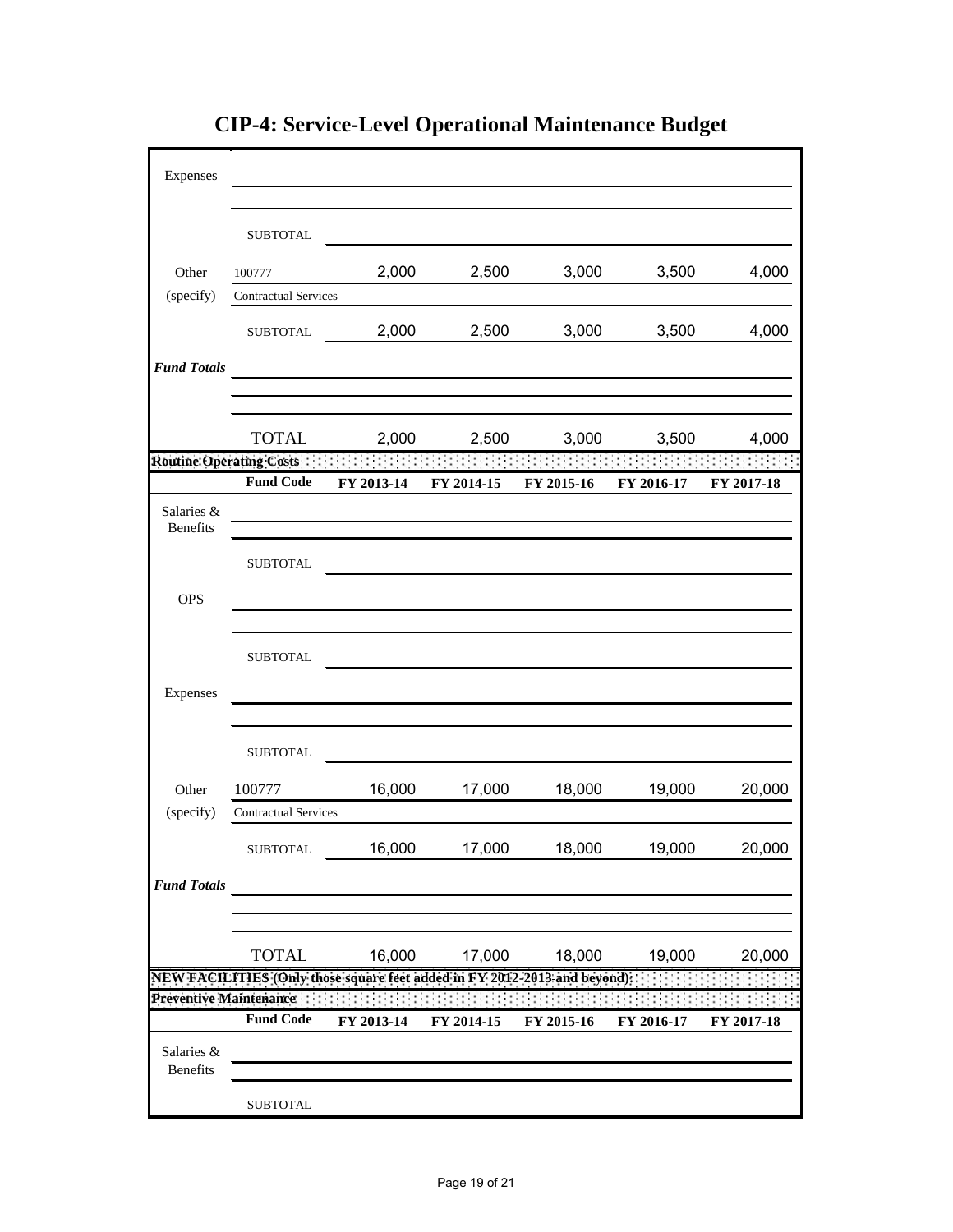| <b>OPS</b>         |                     |                                                                                                                      |                       |            |            |
|--------------------|---------------------|----------------------------------------------------------------------------------------------------------------------|-----------------------|------------|------------|
|                    |                     |                                                                                                                      |                       |            |            |
|                    | <b>SUBTOTAL</b>     |                                                                                                                      |                       |            |            |
|                    |                     |                                                                                                                      |                       |            |            |
| Expenses           |                     |                                                                                                                      |                       |            |            |
|                    |                     |                                                                                                                      |                       |            |            |
|                    | <b>SUBTOTAL</b>     |                                                                                                                      |                       |            |            |
|                    |                     |                                                                                                                      |                       |            |            |
| Other              |                     |                                                                                                                      |                       |            |            |
| (specify)          |                     | <u> 1980 - John Stein, Amerikaansk politiker (</u>                                                                   |                       |            |            |
|                    | <b>SUBTOTAL</b>     |                                                                                                                      |                       |            |            |
|                    |                     |                                                                                                                      |                       |            |            |
| <b>Fund Totals</b> |                     |                                                                                                                      |                       |            |            |
|                    |                     |                                                                                                                      |                       |            |            |
|                    |                     |                                                                                                                      |                       |            |            |
|                    | <b>TOTAL</b>        |                                                                                                                      |                       |            |            |
|                    | General Maintenance |                                                                                                                      |                       |            |            |
|                    | <b>Fund Code</b>    | FY 2013-14                                                                                                           | FY 2014-15 FY 2015-16 | FY 2016-17 | FY 2017-18 |
| Salaries &         |                     |                                                                                                                      |                       |            |            |
| Benefits           |                     | <u> 1989 - Johann Stein, marwolaethau a bhann an t-Amhain an t-Amhain an t-Amhain an t-Amhain an t-Amhain an t-A</u> |                       |            |            |
|                    |                     |                                                                                                                      |                       |            |            |
|                    | <b>SUBTOTAL</b>     |                                                                                                                      |                       |            |            |
| <b>OPS</b>         |                     |                                                                                                                      |                       |            |            |
|                    |                     |                                                                                                                      |                       |            |            |
|                    |                     |                                                                                                                      |                       |            |            |
|                    | ${\tt SUBTOTAL}$    |                                                                                                                      |                       |            |            |
| Expenses           |                     |                                                                                                                      |                       |            |            |
|                    |                     | <u> 1980 - Johann Barbara, martxa alemaniar a</u>                                                                    |                       |            |            |
|                    |                     |                                                                                                                      |                       |            |            |
|                    | SUBTOTAL            |                                                                                                                      |                       |            |            |
|                    |                     |                                                                                                                      |                       |            |            |
| Other              |                     |                                                                                                                      |                       |            |            |
| (specify)          |                     |                                                                                                                      |                       |            |            |
|                    |                     |                                                                                                                      |                       |            |            |
|                    | ${\tt SUBTOTAL}$    |                                                                                                                      |                       |            |            |
| <b>Fund Totals</b> |                     |                                                                                                                      |                       |            |            |
|                    |                     |                                                                                                                      |                       |            |            |
|                    |                     |                                                                                                                      |                       |            |            |
|                    | <b>TOTAL</b>        |                                                                                                                      |                       |            |            |

**CIP-4: Service-Level Operational Maintenance Budget**